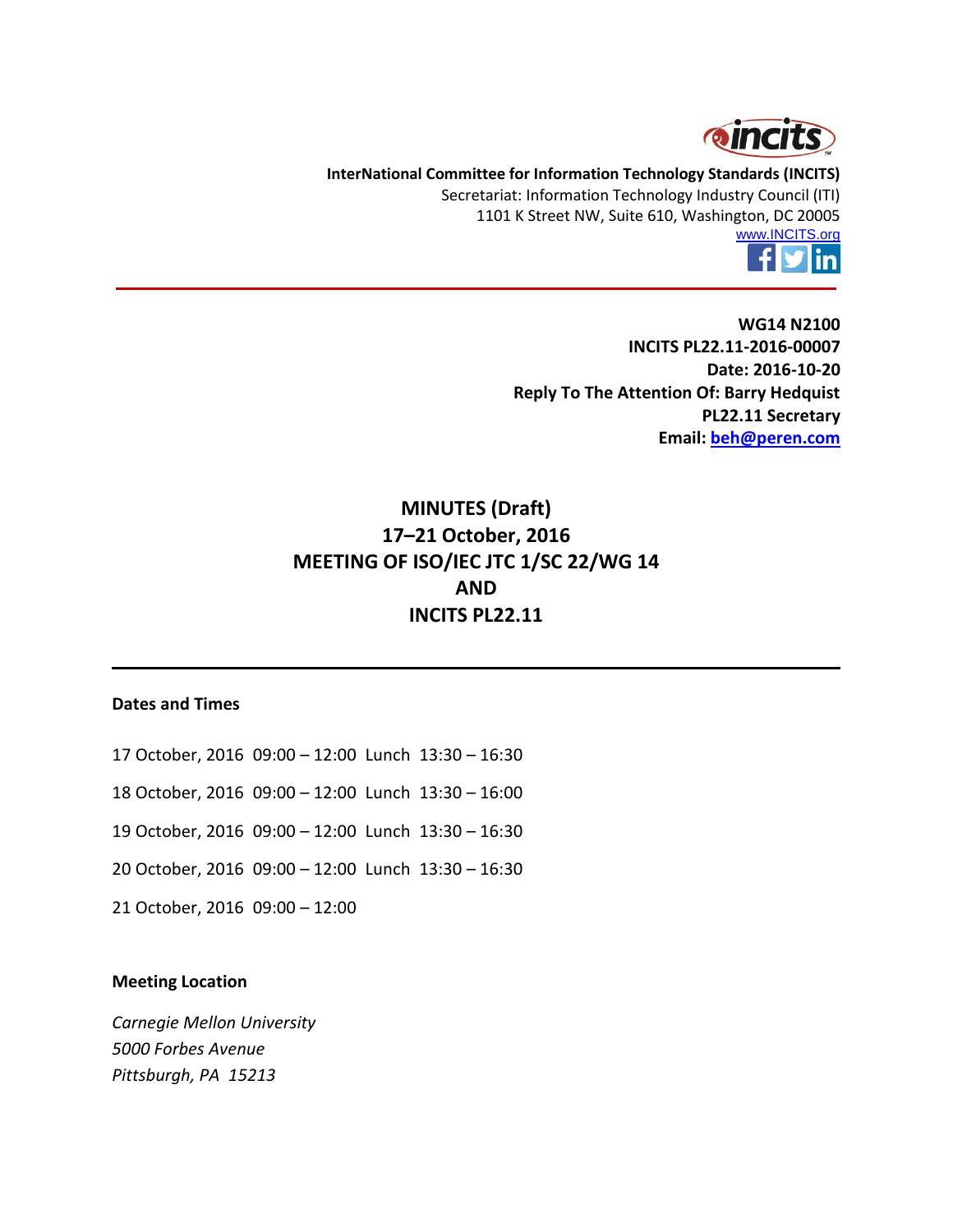### **Meeting information**

Venue information: [N 2047](http://www.open-std.org/jtc1/sc22/wg14/www/docs/n2047.pdf)

[N2057](http://www.open-std.org/jtc1/sc22/wg14/www/docs/n2057.htm) Updated Venue for October 2016 Pittsburgh PA

#### **Local contact information**

*Dan Plakosh [\(dplakosh@cert.org\)](mailto:dplakosh@cert.org)*

#### **1. Opening Activities**

### **1.1 Opening Comments (Plakosh, Keaton)**

Bob Schiela, CERT, welcomed us to beautiful and scenic Pittsburgh.

### **1.2 Introduction of Participants/Roll Call**

| <b>Name</b>           | <b>Organization</b>       | <b>NB</b>  | <b>Comments</b>               |  |
|-----------------------|---------------------------|------------|-------------------------------|--|
| <b>Jens Gustedt</b>   | <b>INRIA</b>              | France     |                               |  |
| <b>David Keaton</b>   | <b>Keaton Consulting</b>  | <b>USA</b> | <b>WG14 Convener</b>          |  |
| <b>Daniel Plakosh</b> | CERT/SEI/CMU              | <b>USA</b> | WG14 ISO eCommittee Secretary |  |
| Lars Bjonnes          | Cisco                     | <b>USA</b> |                               |  |
| <b>Blaine Garst</b>   | Garst                     | <b>USA</b> |                               |  |
| Rajan Bhakta          | <b>IBM</b>                | Canada     |                               |  |
| <b>John Parks</b>     | Intel                     | <b>USA</b> | PL22.11 Chair                 |  |
| <b>Clark Nelson</b>   | Intel                     | <b>USA</b> |                               |  |
| <b>Bill Seymour</b>   | Seymour                   | <b>USA</b> |                               |  |
| <b>Robert Secord</b>  | CERT/SEI/CMU              | <b>USA</b> |                               |  |
| <b>Douglas Walls</b>  | Oracle                    | <b>USA</b> |                               |  |
| <b>Barry Hedquist</b> | Perennial                 | <b>USA</b> | PL22.11 Secretary             |  |
| <b>Tom Plum</b>       | Plum Hall                 | <b>USA</b> | dialed in                     |  |
| <b>Martin Sebor</b>   | <b>Red Hat</b>            | <b>USA</b> |                               |  |
| <b>Larry Jones</b>    | Siemens PLM Software      | <b>USA</b> | Project Editor dialed in      |  |
| <b>Aaron Ballman</b>  | CERT/SEI/CMU              | <b>USA</b> |                               |  |
| <b>Peter Sewell</b>   | University of Cambridge   | UK         |                               |  |
| <b>Jim Thomas</b>     | <b>Tydeman Consulting</b> | <b>USA</b> |                               |  |
| <b>Keld Simonson</b>  | Denmark                   | Denmark    |                               |  |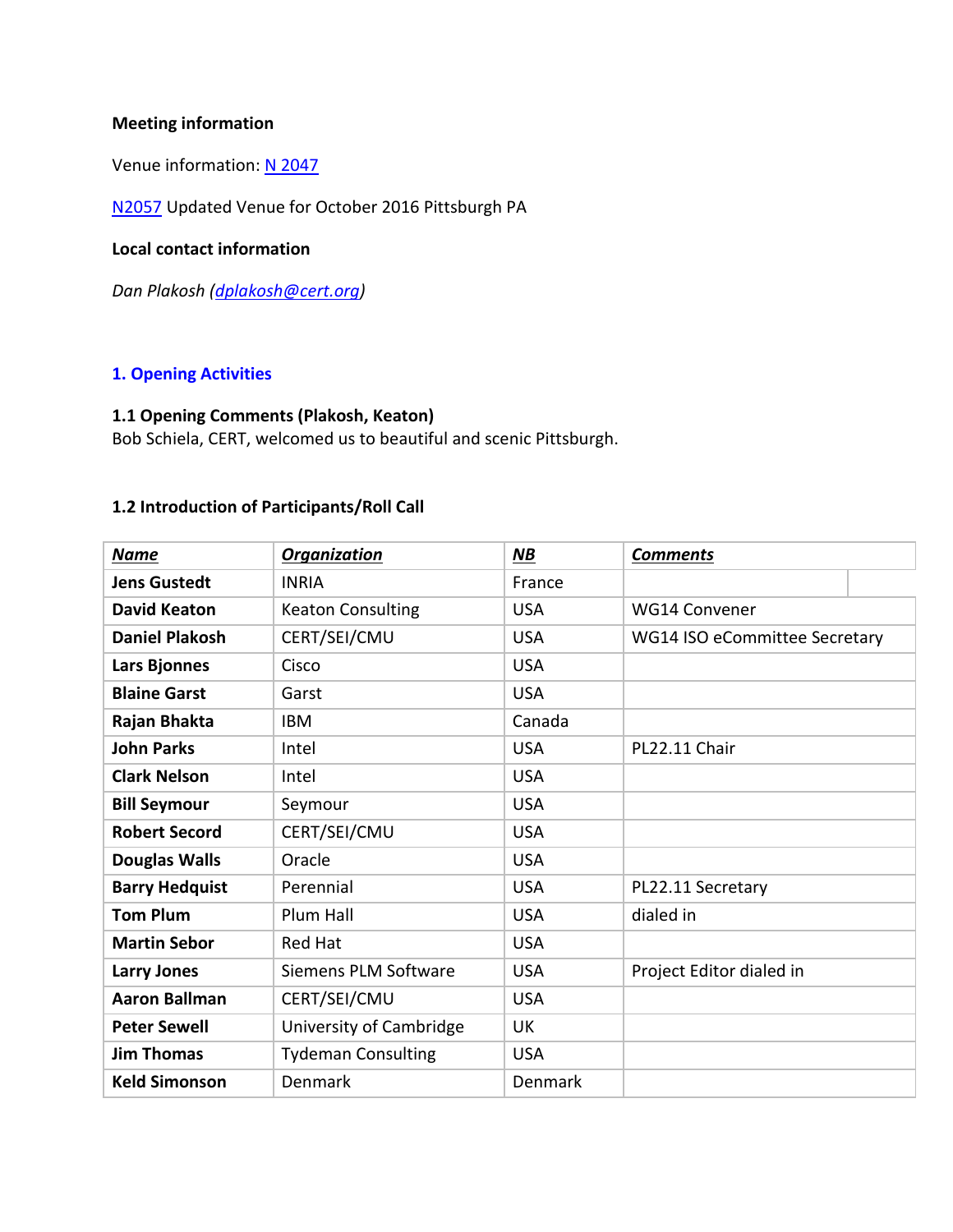| <b>Clive Pygott</b>   | <b>LDRA</b> | <b>USA</b> |  |
|-----------------------|-------------|------------|--|
| <b>Will Klieber</b>   | <b>CERT</b> | <b>USA</b> |  |
| David Svoboda         | <b>CERT</b> | <b>USA</b> |  |
| <b>Robert Schiela</b> | <b>CERT</b> | <b>USA</b> |  |
| <b>David Svoboda</b>  | <b>CERT</b> | <b>USA</b> |  |
| <b>Aaron Ballman</b>  | <b>CERT</b> | <b>USA</b> |  |
|                       |             |            |  |
|                       |             |            |  |

### **1.3 Procedures for this Meeting (Keaton)**

The Meeting Chair and WG14 Convener, David Keaton, announced that procedures would be as per normal. Everyone was encouraged to participate in the discussion and straw polls.

Straw polls are an informal WG14 mechanism used to determine if there is consensus to pursue a particular technical approach or possibly drop a matter for lack of consensus. Straw polls are not formal votes, and do not in any way represent any National Body position. National Body positions are established in accordance with the procedures established by each National Body.

INCITS PL22.11 members reviewed the INCITS Anti-Trust and Patent Policy Guidelines at:

<http://www.incits.org/standards-information/legal-info>

All 'N' document numbers in these minutes refer to JTC1 SC22/WG14 documents unless otherwise noted.

The primary emphasis of this meeting was to review the progress of our subgroups and work on Defect Reports.

David Keaton is the meeting Chair. Barry Hedquist is the Recording Secretary.

### **1.4 Approval of Previous Minutes [\[N 2036\]](http://www.open-std.org/jtc1/sc22/wg14/www/docs/n2036.pdf)**

## **[N2036](file:///C:/PERENNIAL/Standards%20Groups/PL22.11/Meetings/2016_10_Pittsburgh/docs/n2036.pdf)**, **2016/05/05, Hedquist, MINUTES (Draft) 11-14 April, 2016, MEETING OF ISO/IEC JTC 1 SC 22/WG 14 AND INCITS PL22.11**

The previous minutes have been amended for typos, etc. They are approved by unanimous consent (Garst/Hedquist)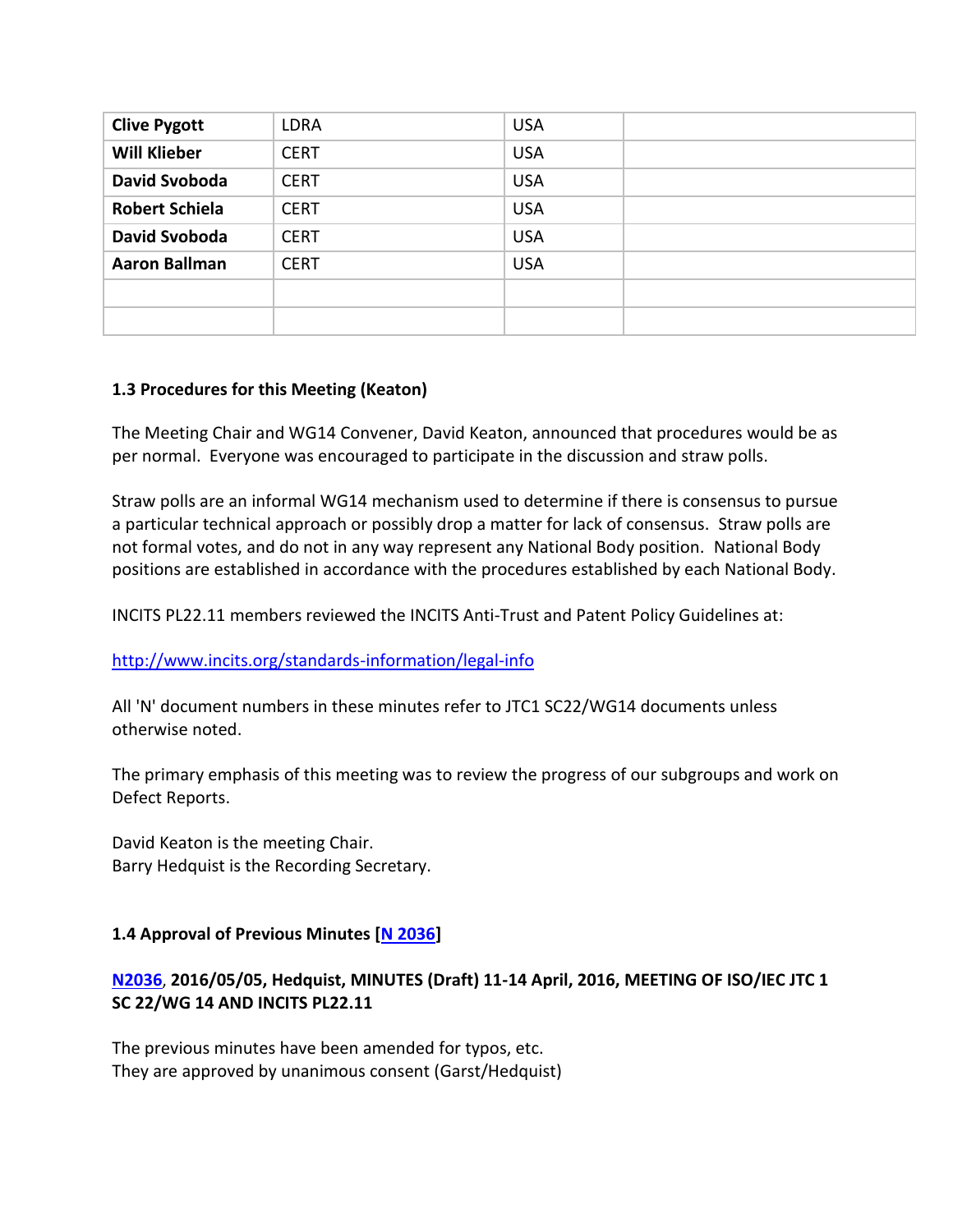See docs from Blaine for 14468

**The final approved Chiswick minutes are N2099. The draft Pittsburgh minutes are N2100.**

#### **1.5 Review of Action Items and Resolutions**

ACTION: Jens to develop new material based on DR 486 and write new papers that are SD-3 material, and DR material, as needed. DONE N2027

ACTION: Convener to forward PDTS 18661-5 to SC22 for DTS Ballot DONE

ACTION: Boris Fomitchev and Sergei Nikolaev to develop the next iteration of N2016. **OPFN** 

ACTION: Convener to add to the C2X charter a guideline for future APIs, size should be specified prior to an array. DONE N2086

ACTION: Convener to add N2008 to SD3. DONE N2087

ACTION: Convener to prepare a draft New Work Item Proposal for CPLEX by the SC22 Plenary in September 2016. DONE

ACTION: Convener to add "Secure Coding TS Update" to the agenda Pittsburgh. DONE Agenda 8.1.2

ACTION: Blaine to write up DR 494 and DR 495 with Clark's assistance from N 2027. DONE

ACTION: Blaine to take the words from N2028 and construct a Proposed TC. DONE Add for DR 444 as well.

ACTION: Blaine to reconcile N2019 and N2026 for DR 469. OPEN Recorded direction, more work needed.

ACTION: Blaine to strike the L portion in the DR 476 Resolution paper. DONE - L from informal paper, as directed in DR 476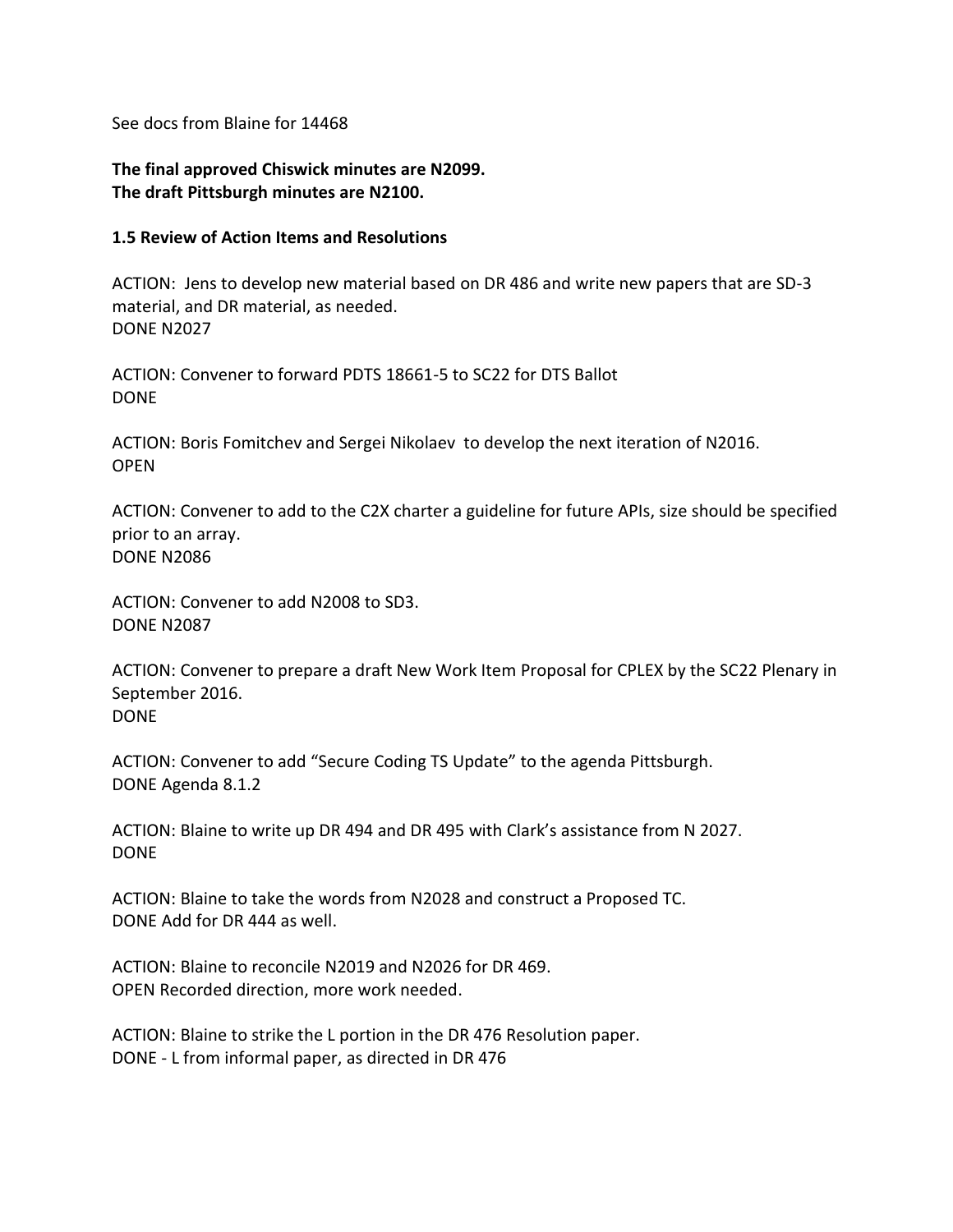ACTION: Blaine to look at adding DR 479 to DR 469. DONE – Committee Discussion DR 469

ACTION: Blaine to write a Proposed Committee Response for DR 489 DONE

ACTION: Blaine to write a Proposed Committee Response to DR 490. DONE

ACTION: Blaine to adopt the first bullet of the Suggested TC as the Proposed TC for, including 'by the program' for DR 491. DONE

ACTION: Blaine to write a Proposed Committee Response for DR 492. DONE

ACTION: Convener to add [N2034](http://www.open-std.org/jtc1/sc22/wg14/www/docs/n2034.htm) to SD3, and track its state with WG21. DONE N2087

ACTION: Willem and Jens to work with Larry to get him up to speed on the use of LaTeX. DONE

ACTION: Blaine to reconcile N2019 and N2026 for DR 469. OPEN Recorded direction, more work needed

### **1.6 Approval of Agenda**

**[N2048](file:///C:/PERENNIAL/Standards%20Groups/PL22.11/Meetings/2016_10_Pittsburgh/docs/n2048.htm)**, **2016/05/30, Keaton, Preliminary Agenda for October, 2016, Pittsburgh PA.**

### **[N2088](http://www.open-std.org/jtc1/sc22/wg14/www/docs/n2088.htm)**, **Keaton, Agenda for October, 2016.**

Revisions to the Revised Agenda are posted and reflected here.

Added Items: None

Deleted Items: The first two items, DR 488, and DR 489 moved to DR section.

Agenda approved by unanimous consent. (Garst/Secord)

### **1.7 Identify National Bodies Sending Experts**

USA, Canada, Denmark.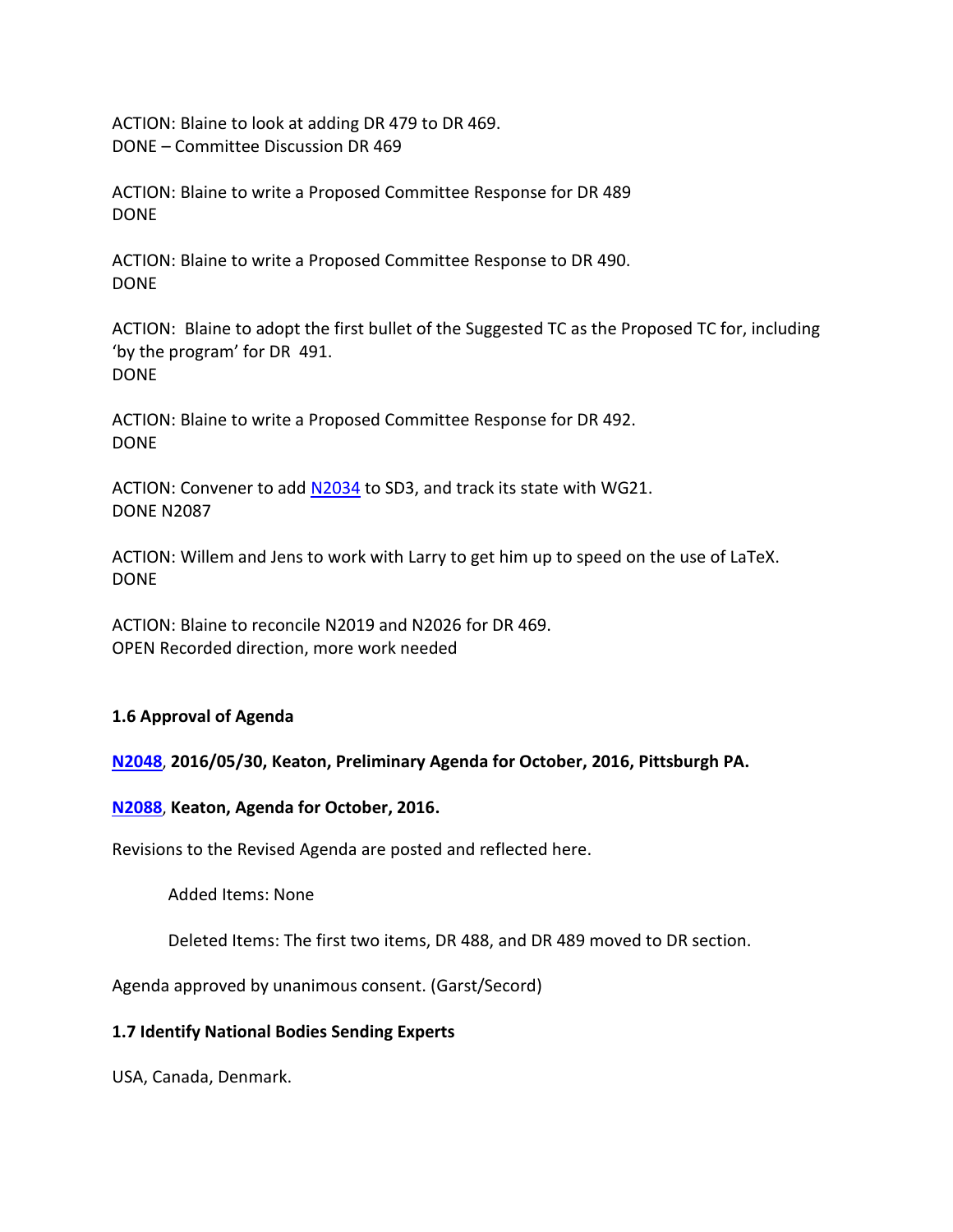### **2. Reports on Liaison Activities**

### **2.1 SC 22**

WG14 tried to make a correction to C Secure Coding Rules. Asked JTC1 to relax the rules.

### **2.2 PL22.11/WG 14**

[N2070](http://www.open-std.org/jtc1/sc22/wg14/www/docs/n2070.pdf), Convener's Report and Business Plans.

[N2087](http://www.open-std.org/jtc1/sc22/wg14/www/docs/n2087.htm), Keaton, Updated Standing Document 3.

Part 5 of the C Floating Point TS was published.

21938 – CPLEX TS, Part 1 is in ballot.

ACTION: Convener to get final published version of C11.

### **2.3 PL22.16/WG 21**

ISO/IEC CD 14882 ballot for C++ 2017 closed on Oct 16, 2016. WG21 will meet in Issaquah, WA, Nov 7-12, 2016, and conduct ballot resolution.

ACTION – Convener to add discussion of 'P' docs to agenda for Markham.

### **2.4 PL22.**

Chris Tandy, IBM, new Chair for PL22.

### **2.5 WG 23**

Work continues on its TR.

### **2.6 MISRA C**

[N2035,](http://www.open-std.org/jtc1/sc22/wg14/www/docs/n2035.pdf) Banks, MISRA C - WG14 Liaison Report [N2073](http://www.open-std.org/jtc1/sc22/wg14/www/docs/n2073.pdf), Banks, MISRA C Liaison Report

### **2.7 Other Liaison Activities**

None

### **3. Reports from Study Groups**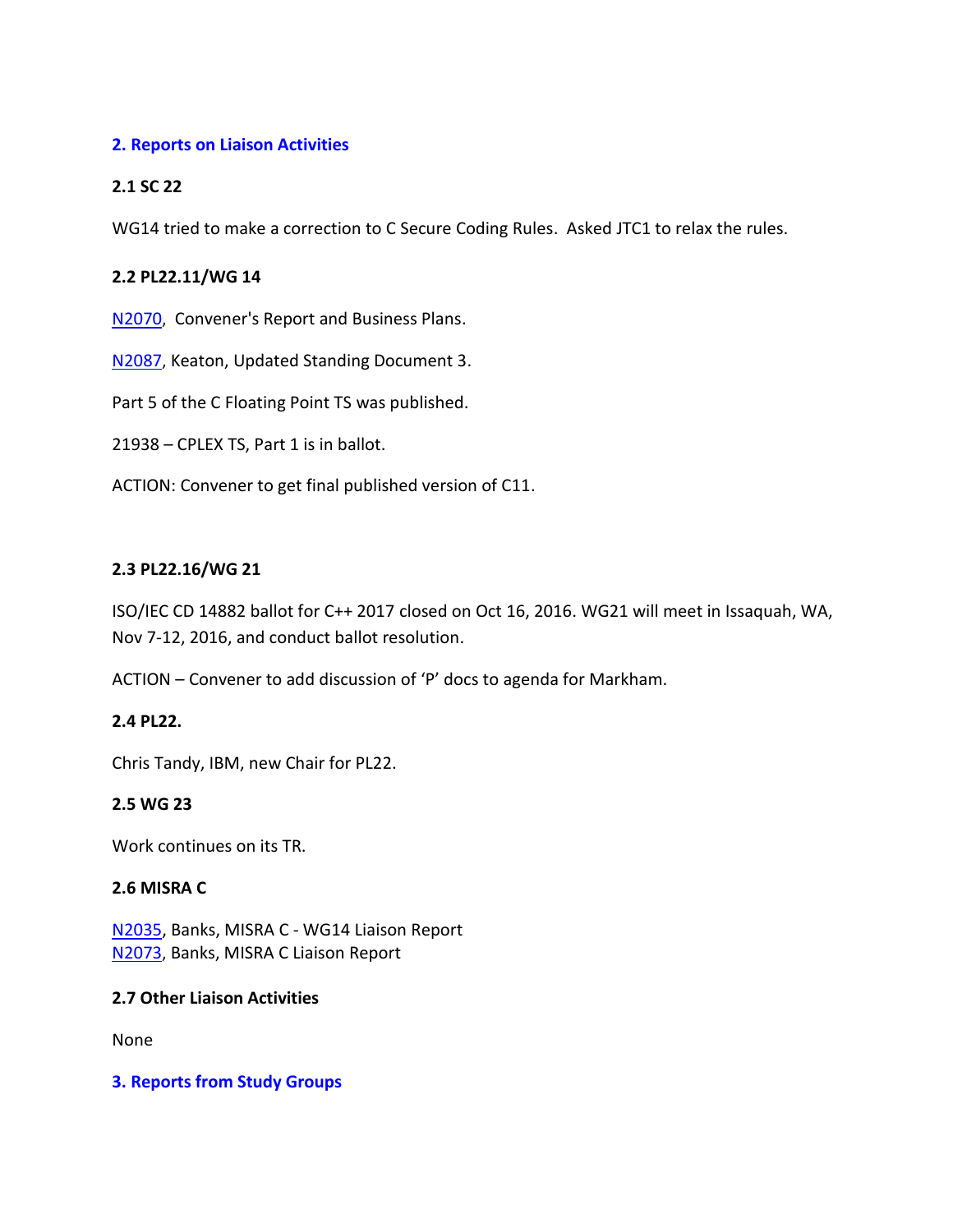### **3.1 C Floating Point activity report**

C Floating Point Study Group meets once a month via telecon. Below are the minutes for each meeting since the last WG14 meeting in Chiswick, England.

- [N2045](http://www.open-std.org/jtc1/sc22/wg14/www/docs/n2045.pdf) March CFP Teleconference Minutes
- [N2046](http://www.open-std.org/jtc1/sc22/wg14/www/docs/n2046.pdf) April 2016 CFP Teleconference Agenda
- [N2054](http://www.open-std.org/jtc1/sc22/wg14/www/docs/n2054.pdf) April CFP Teleconference Minutes
- [N2055](http://www.open-std.org/jtc1/sc22/wg14/www/docs/n2055.pdf) May CFP Teleconference Minutes
- [N2056](http://www.open-std.org/jtc1/sc22/wg14/www/docs/n2056.pdf) June 2016 CFP Teleconference Agenda
- [N2062](http://www.open-std.org/jtc1/sc22/wg14/www/docs/n2062.pdf) June CFP Teleconference Minutes
- [N2065](http://www.open-std.org/jtc1/sc22/wg14/www/docs/n2065.pdf) July CFP Teleconference Minutes
- [N2075](http://www.open-std.org/jtc1/sc22/wg14/www/docs/n2075.pdf) August CFP Teleconference Minutes
- [N2094](http://isotc.iso.org/livelink/livelink?func=ll&objId=17887970&objAction=Open&viewType=1) Proposed FP DRs for TS 18661 and C, update to N2077
- [N2095](http://isotc.iso.org/livelink/livelink?func=ll&objId=17888170&objAction=Open&viewType=1) Slide Deck for N2078, N2079, (C2x proposals for TS 18661-1, 2)
- [N2096](http://isotc.iso.org/livelink/livelink?func=ll&objId=17893174&objAction=Open&viewType=1) September 2016 CFP teleconference minutes
- [N2097](http://isotc.iso.org/livelink/livelink?func=ll&objId=17892886&objAction=Open&viewType=1) October 2016 CFP teleconference agenda
- [N2041](http://www.open-std.org/jtc1/sc22/wg14/www/docs/n2041.pdf) Thomas, TS 18661-5 DTS draft
- [N2058](http://www.open-std.org/jtc1/sc22/wg14/www/docs/n2058.pdf) Thomas, TS 18661-5 Publication Draft

Working on DRs to TS's. Parts 1 & 2, this meeting.

### **3.2 CPLEX activity report**

[N2071](http://www.open-std.org/jtc1/sc22/wg14/www/docs/n2071.pdf), NWIP for CPLEX TS Part 1 (SC22 N5149)

This NWIP went out for ballot to SC22 on Aug 19, 2016, and will close on Nov 12, 2016 at SC22.

The Draft TS is WG14 [N2017.](http://www.open-std.org/jtc1/sc22/wg14/www/docs/n2017.pdf)

CPLEX looking at array section, discussion later this week.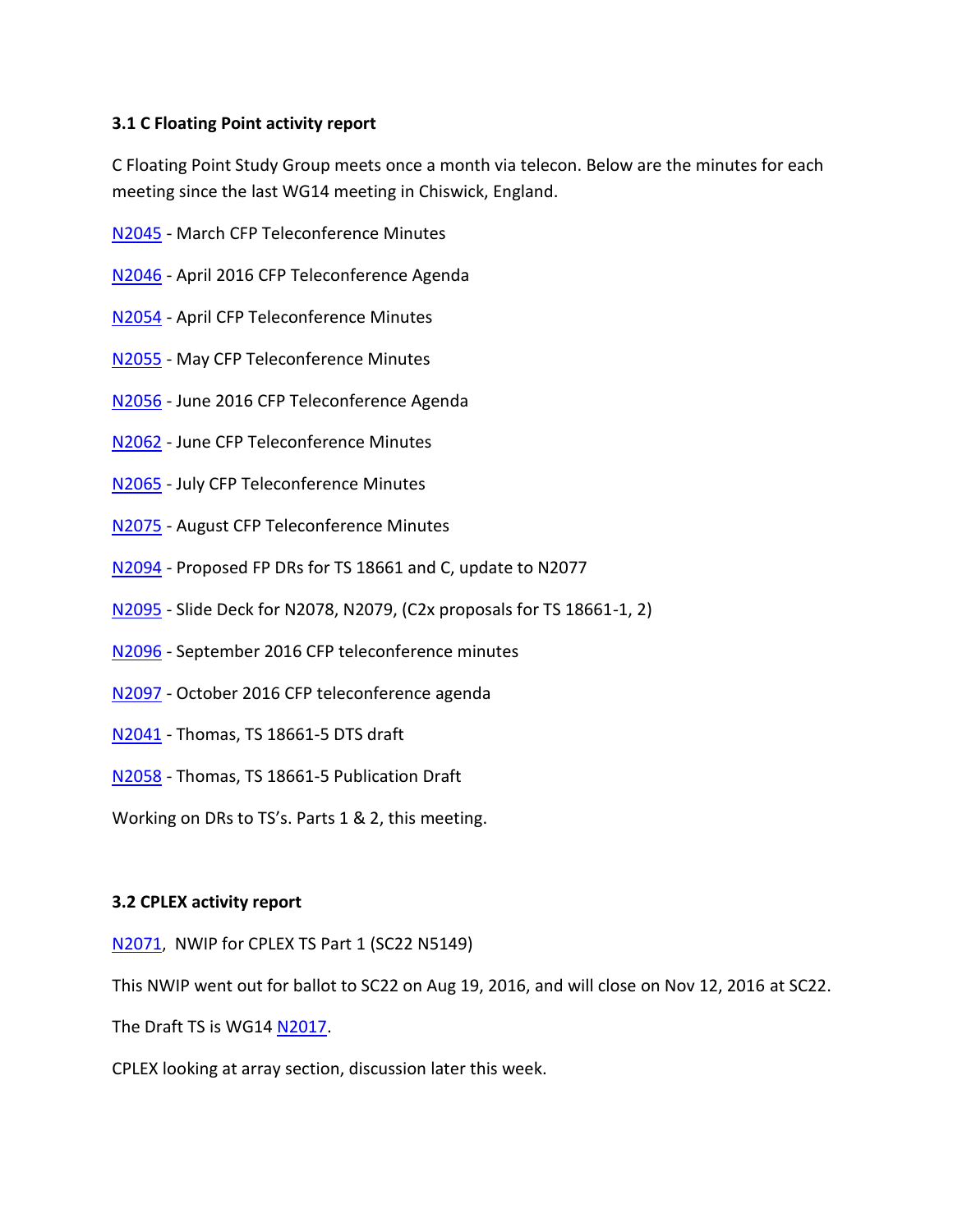### **4. Teleconference Meeting Reports**

#### **4.1 Report on any teleconference meetings held**

See C Floating Point, 3.1.

#### **5. Future Meetings & Mailings**

#### **5.1 Future Meeting Schedule**

Spring 2017 – Markham, ON, Canada, 3–6 April, 2017

WG 23 currently plans to meet in the same location, 6–7 April, 2017 See WG 23 for their definitive schedule.

- Fall 2017 Preferably western US to be reasonably near the WG 21 meeting
- Spring 2018 Brno, CZ.
- Spring 2019 Denmark (tentative)

#### **5.2 Future Mailings**

- Post Pittsburgh: 14-November-2016
- Pre Markham: 06-March-2017
- Post Markham: 01-May-2017

#### **6. Document Review**

#### **6.1 Determine whether to categorize these documents as Defect Reports**

1. mblen, mbtowc, and wctomb thread-safety [\[N 2037\]](http://www.open-std.org/jtc1/sc22/wg14/www/docs/n2037.htm) See DR 498, done last meeting

2. Anonymous structure in union behavior [\[N 2038\]](http://www.open-std.org/jtc1/sc22/wg14/www/docs/n2038.htm) See DR 499, done last meeting

3. Pragma problem example [\[N 2039\]](http://www.open-std.org/jtc1/sc22/wg14/www/docs/n2039.htm) NOT A DEFECT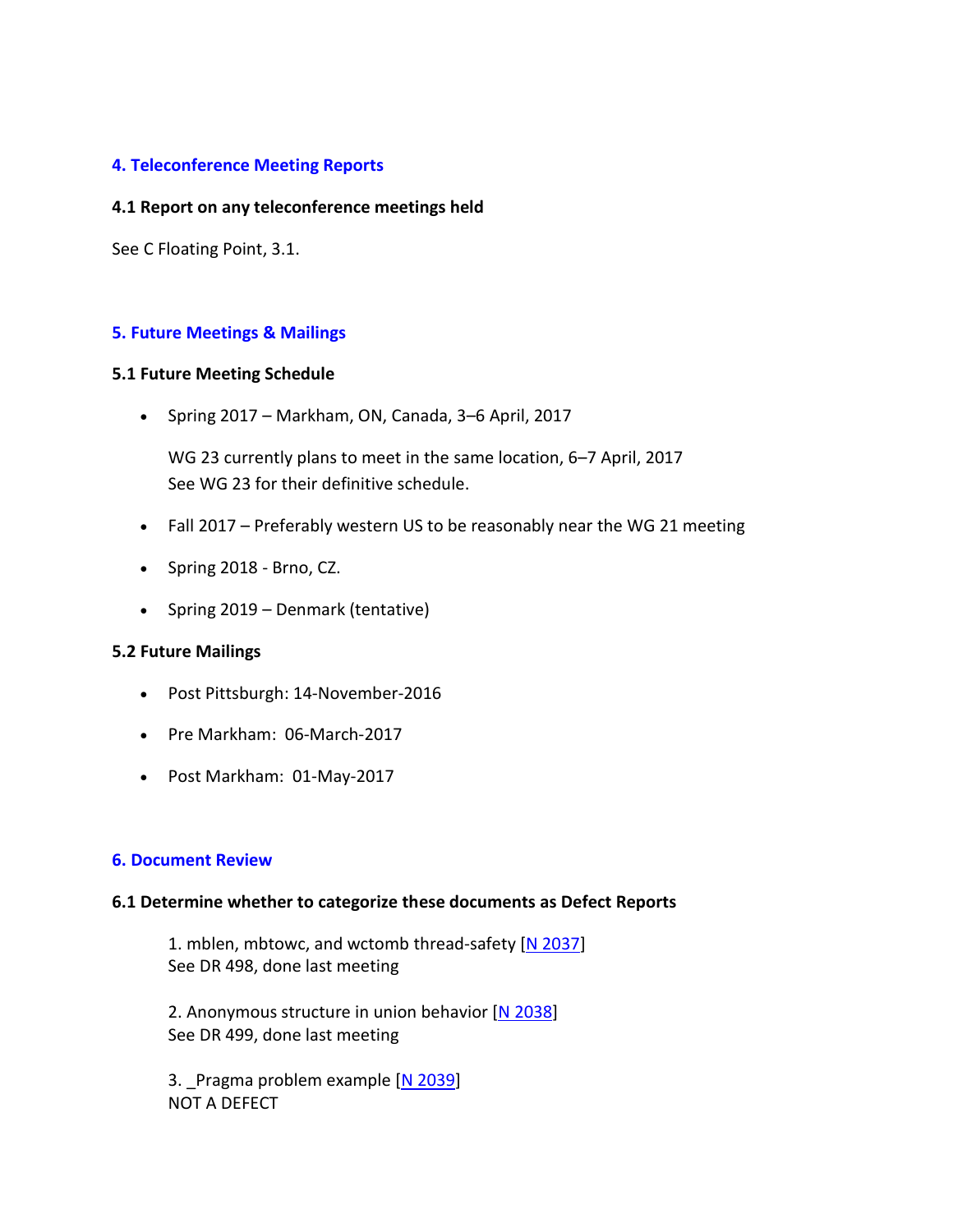4. Clarification of unspecified value [\[N 2042\]](http://www.open-std.org/jtc1/sc22/wg14/www/docs/n2042.pdf) Accept as a DR  $6-9-4 = no$ NOT A DEFECT

5. Definition of out-of-bounds store [\[N 2043\]](http://www.open-std.org/jtc1/sc22/wg14/www/docs/n2043.pdf) Looks like a future change rather than a defect. NOT A DEFECT ACTION: Convener to add N2043 to SD3

6. Using aligned alloc to allocate smaller objects than alignment, [\[N 2072\]](http://www.open-std.org/jtc1/sc22/wg14/www/docs/n2072.htm) DR 460 Reopen DR 460 (CLOSED)? New DR ?

Below is the DR460 wording reflecting the preference expressed during the discussion of N2072 today (10/18/2016) to allow aligned\_alloc to accept zero size requests:

*The aligned\_alloc function allocates space for an object whose alignment is specified by alignment, whose size is specified by size, and whose value is indeterminate. If the value of alignment is not a valid alignment supported by the implementation the function shall fail by returning a null pointer.*

The above words seem to work. Adopt the above words as PTC.

Straw Poll: Move to REVIEW ? 10-2-3 - YES

Moved to REVIEW

7. Function declarations with [static] arrays, [\[N 2074\]](http://www.open-std.org/jtc1/sc22/wg14/www/docs/n2074.htm) Not a defect today, but may be worth changing in the future. Folks do not want to banish [\*], but Martin contends that form is not analyzable.

ACTION – Convener to add N 2074 to SD3. NOT A DEFECT

8. Proposed Floating Point DRs for TS 18661 and C, [\[N 2077\]](http://www.open-std.org/jtc1/sc22/wg14/www/docs/n2077.pdf)

C11 DRR 1 – DR 500 DDR 2 – DR 501

TS 18661 DDR 3 – DR 5, CFP Part 1 Suggested TC exists. Adopt STC as Proposed TC. Remains OPEN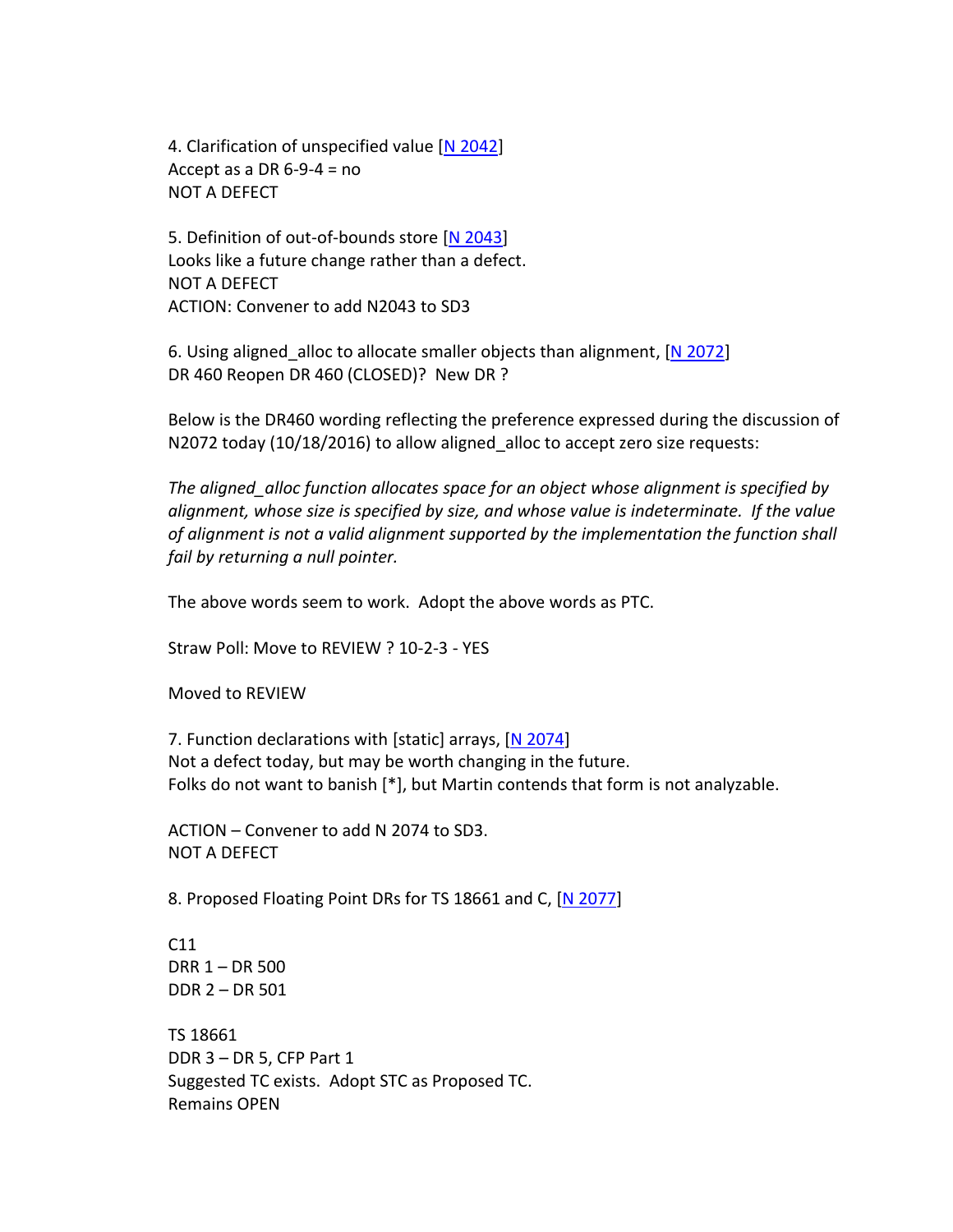DDR 4 – DR 6, CFP Pt 1 Suggested TC exists. Adopt STC as Proposed TC. Remains OPEN

DDR 5 – DR 7, CFP Pt 1 Suggested TC exists. Adopt STC as Proposed TC. Remains OPEN

DDR 6 – DR 8, CFP, Pt 2 Suggested TC exists. Adopt STC as Proposed TC. Remains OPEN

DDR 7 – DR 9, CFP Pt 3 Suggested TC exists. Adopt STC as Proposed TC. Remains OPEN

DDR 8 – DR 10, CFP Pt 1 Suggested TC exists. Adopt STC as Proposed TC. Remains OPEN

DDR 9 – DR 11, CFP Pt 2 Suggested TC exists. Adopt STC as Proposed TC. Remains OPEN

9. Flexible array member in an anonymous struct, [\[N 2080\]](http://www.open-std.org/jtc1/sc22/wg14/www/docs/n2080.htm) DR 502

10. Hexadecimal floating-point and strtod, [\[N 2082\]](http://www.open-std.org/jtc1/sc22/wg14/www/docs/n2082.htm) DR 503 NOT A DEFECT Subject sequence does not have to be there. Respond to WG21.

11. Unnecessary restriction on structures with nested flexible array members, [\[N 2083\]](http://www.open-std.org/jtc1/sc22/wg14/www/docs/n2083.htm) NOT A DEFECT – A new requirement. Straw Poll: A defect ? 3-14-1 Not a defect. ACTION: Convener to add N2083 to SD 3

12. Clarifying Unspecified Values, [\[N 2089\]](http://www.open-std.org/jtc1/sc22/wg14/www/docs/n2089.htm) NOT A DEFECT ACTION: Convener to add N2089 to SD 3 Move to 6.3.13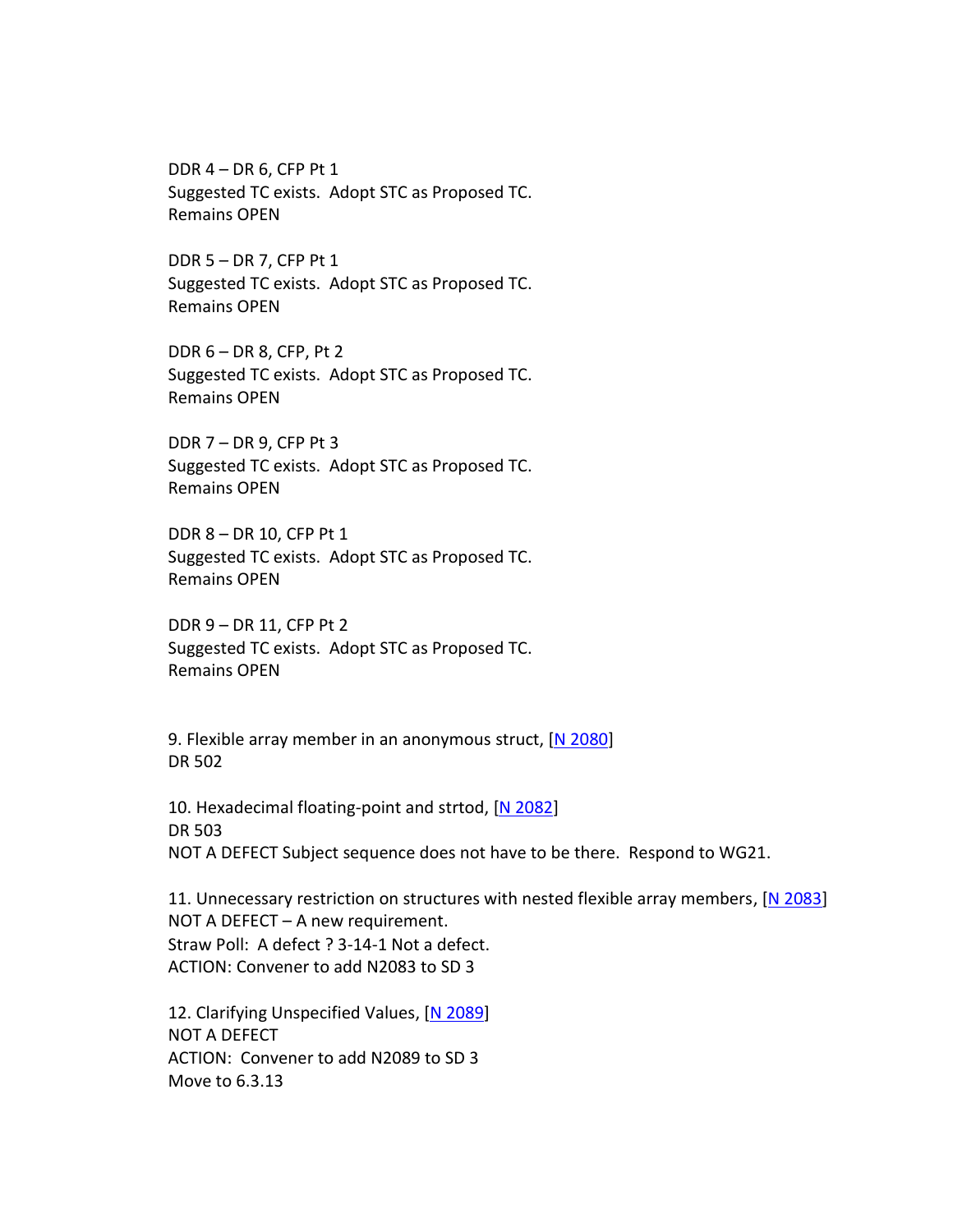13. Clarifying Pointer Provenance, [\[N 2090\]](http://www.open-std.org/jtc1/sc22/wg14/www/docs/n2090.htm) Provenance is not a term used in C11. Is this a defect? SP: Defect? 2-13-1 NOT A DEFECT Do we want to deal with this problem via our defect report process? No.

ACTION: Convener to add N2090 to SD 3. Agenda 6.3.14

14. Clarifying Trap Representations, [\[N 2091\]](http://www.open-std.org/jtc1/sc22/wg14/www/docs/n2091.htm) Same as above. Do we want to deal with this problem via our defect report process? DR Process? 5-9-4 No ACTION: Convener to add N2091 to SD 3. Agenda 6.3.15

### **6.2 Other Documents**

### **1. Comma omission and comma deletion v2, [\[N 2044\]](http://www.open-std.org/jtc1/sc22/wg14/www/docs/n2044.htm)**

Skipped. The author states that this paper is simply an update on his progress, and did not plan on presenting.

### **2. Attributes in C, [\[N 2049\]](http://www.open-std.org/jtc1/sc22/wg14/www/docs/n2049.pdf)**

Presented by Aaron Ballman. Most of the discussion on this paper centered on the use of double square brackets, [[ ]], vs something else. C++ uses the double square brackets.

Straw Poll: Do we want the concept of attributes as presented in N2049, ignoring the syntax of [[ ]] double square brackets. 16-1-3 YES

Straw Poll: Can we live with double square brackets [[ ]] as presented in the paper w/o an additional key word. 12-4-3. YES

ACTION: Convener to add N 2049 to SD3.

### **3. The deprecated attribute, [\[N 2050\]](http://www.open-std.org/jtc1/sc22/wg14/www/docs/n2050.pdf)**

Presented by Aaron Ballman. This attribute is in C++. Blaine is concerned about adding full expressions with this, or any other attribute.

Straw Poll: Do we like 'deprecated as a concept'. No Objection.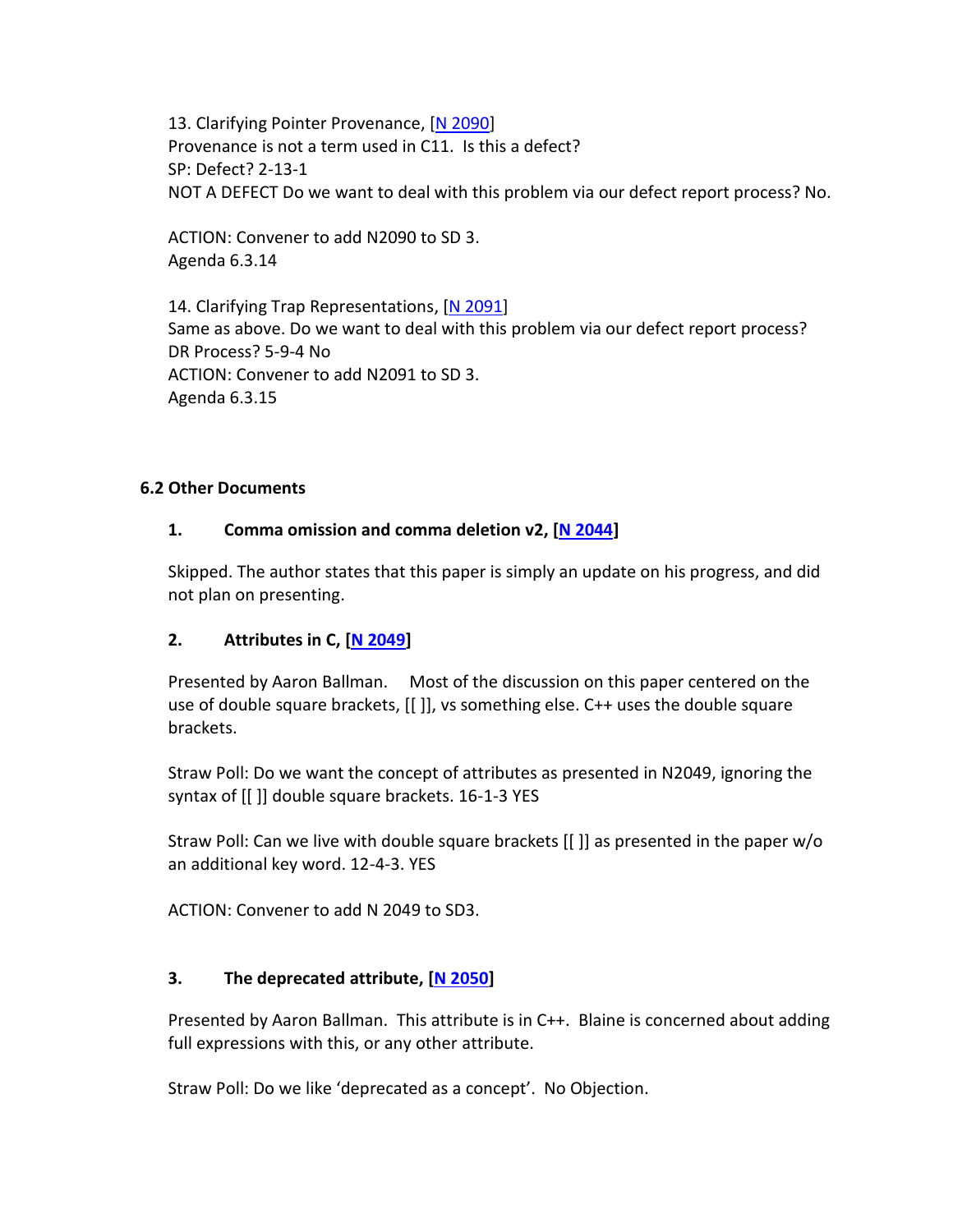ACTION: Convener to Add N 2050 to SD 3.

## **4. The nodiscard attribute [\[N 2051\]](http://www.open-std.org/jtc1/sc22/wg14/www/docs/n2051.pdf)**

Allows the API designer to designate intent. Expression implicitly discards the result value when the result is crucial to correctly using the API. In general, the proposal is liked. The specification of such should be compatible with C++. C++ does not presently allow this attribute to appertain to typedefs, and it may be reasonable to propose it. Interest also in the relationship of this proposal to TS 17961.

ACTION: Convener to add nodiscard attribute to SD3 (N2051, or follow-on papers.)

## **5. The fallthrough attribute [\[N 2052\]](http://www.open-std.org/jtc1/sc22/wg14/www/docs/n2052.pdf)**

This attribute is scheduled for C++17. Allows the "fallthrough" from one case block into another case block. Implemented by GCC.

ACTION: Convener to add fallthrough attribute to SD3 (N2052, or follow-on papers.)

## **6. The maybe\_unused attribute [\[N 2053\]](http://www.open-std.org/jtc1/sc22/wg14/www/docs/n2053.pdf)**

This attribute is also in C++17. Was implemented in GCC under a different name. Applies to types as well as variable declarations. Rajan sees this as a QOI item, rather than something for the Standard. Clive likes it.

ACTION: Convener to add maybe unused attribute to SD3 (N2053, or follow-on papers.)

### **7. The register overhaul, [\[N 2067\]](http://www.open-std.org/jtc1/sc22/wg14/www/docs/n2067.pdf)**

The register storage class is perhaps the least understood, less esteemed and most underestimated tools of the C language. It merits better, since it can be used to force a very economic use of the & operator in code that is sensible to optimization. In particular, objects that are declared register can't alias, and, if they are const qualified in addition, they can often be completely optimized out.

The goals of this proposal are multiple:

Goal 1. Use const qualified register objects as typed compile time constants.

Goal 2. Extend the optimization opportunities of register to file scope objects.

Goal 3. Create new optimization opportunities for functions that are local to a TU.

Goal 4. Improve the interplay between objects and functions that are local to a TU.

Goal 5. Impose bounds checking for constant array subscripts.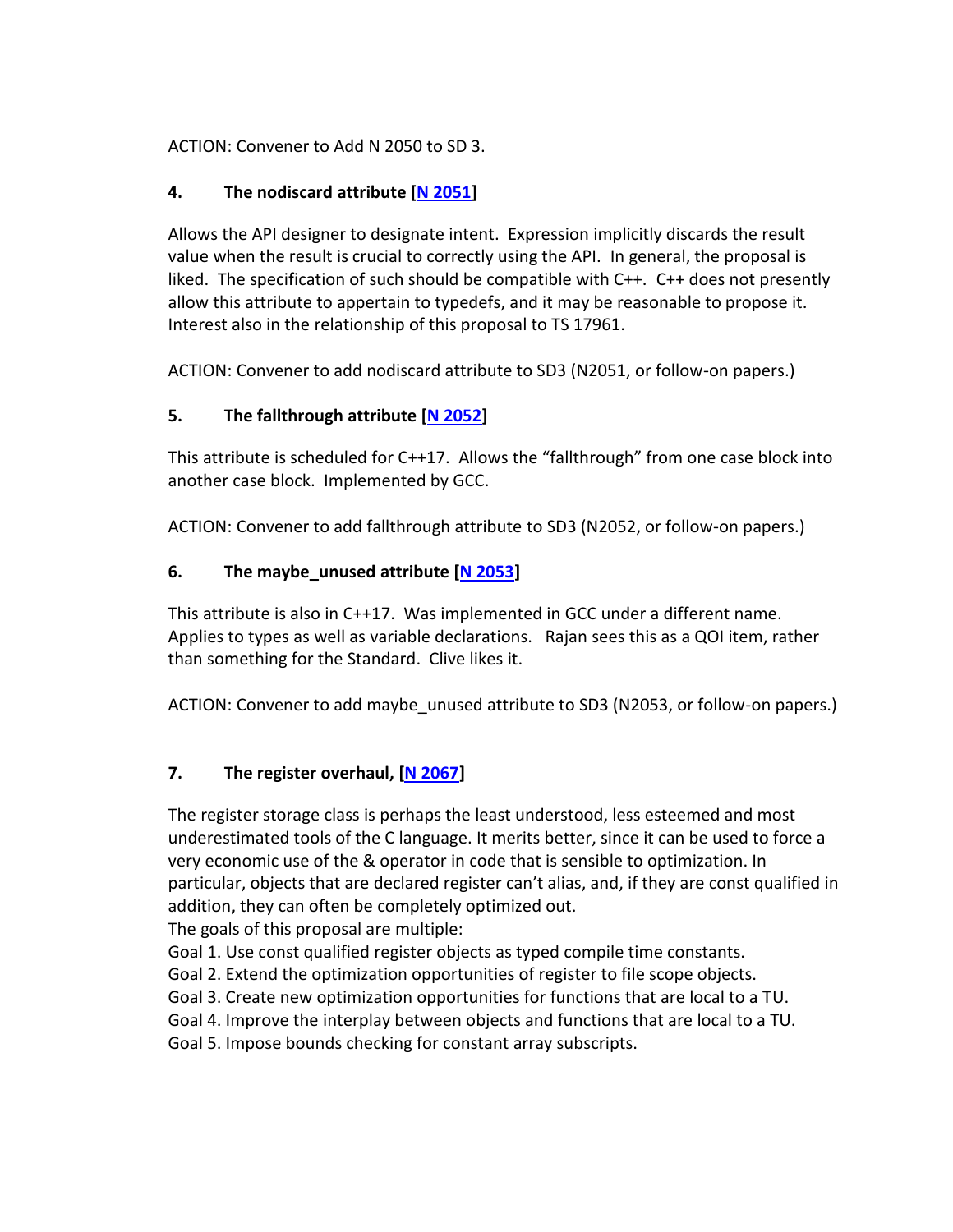Jens presented his paper, a proposal for C2X, on making better use of the register storage class.

After some discussion, Jens decided on making some adjustments to his proposal for C2X. However, C++ does this differently. It ignores the pragmatics of the keyword 'register', as opposed to sematics, which the Standard does address. The C++ solution introduces a backward compatibility problem.

Named constants are something we like. There could be different syntax, and possibly another keyword. Jens would need help to look at the C++ approach. There is some sentiment to doing it the C++ way.

Work on the concepts here will continue.

## **8. Type generic string interfaces, [\[N 2068\]](http://www.open-std.org/jtc1/sc22/wg14/www/docs/n2068.pdf)**

Jens presented N2068, a proposal for C2X. In several places, C library functions break the const contract of user code by returning an unqualified pointer to a const qualified object. This situation arises because these library functions are meant to deal with both, const qualified and unqualified pointer targets. With C11's \_Generic such a break of const can easily avoided and it can be used to provide type generic interfaces that are const correct. As additional fall out, such type generic interfaces can combine the functionality of narrow and wide character support functions.

Jens has a reference implementation which we can use, and provide feedback. In general, we liked this proposal, and encourage continued work. Can Jens generate some usability data? Yes, but so can other committee members.

### **9. Mandatory C library headers, [\[N 2069\]](http://www.open-std.org/jtc1/sc22/wg14/www/docs/n2069.pdf)**

Jens Gustedt presented. This is a proposal for C2X. The proposal addresses 'how' to construct library headers in a way to make transition to upgraded library functions easier.

ACTION:- Clark to forward paper for  $C++$  on '\_\_has\_ include\_\_\_' to the reflector.

## **10. C2x proposal — TS 18661-1, [\[N 2078\]](http://www.open-std.org/jtc1/sc22/wg14/www/docs/n2078.pdf)**

Also See N2095, Slide Deck for presentation.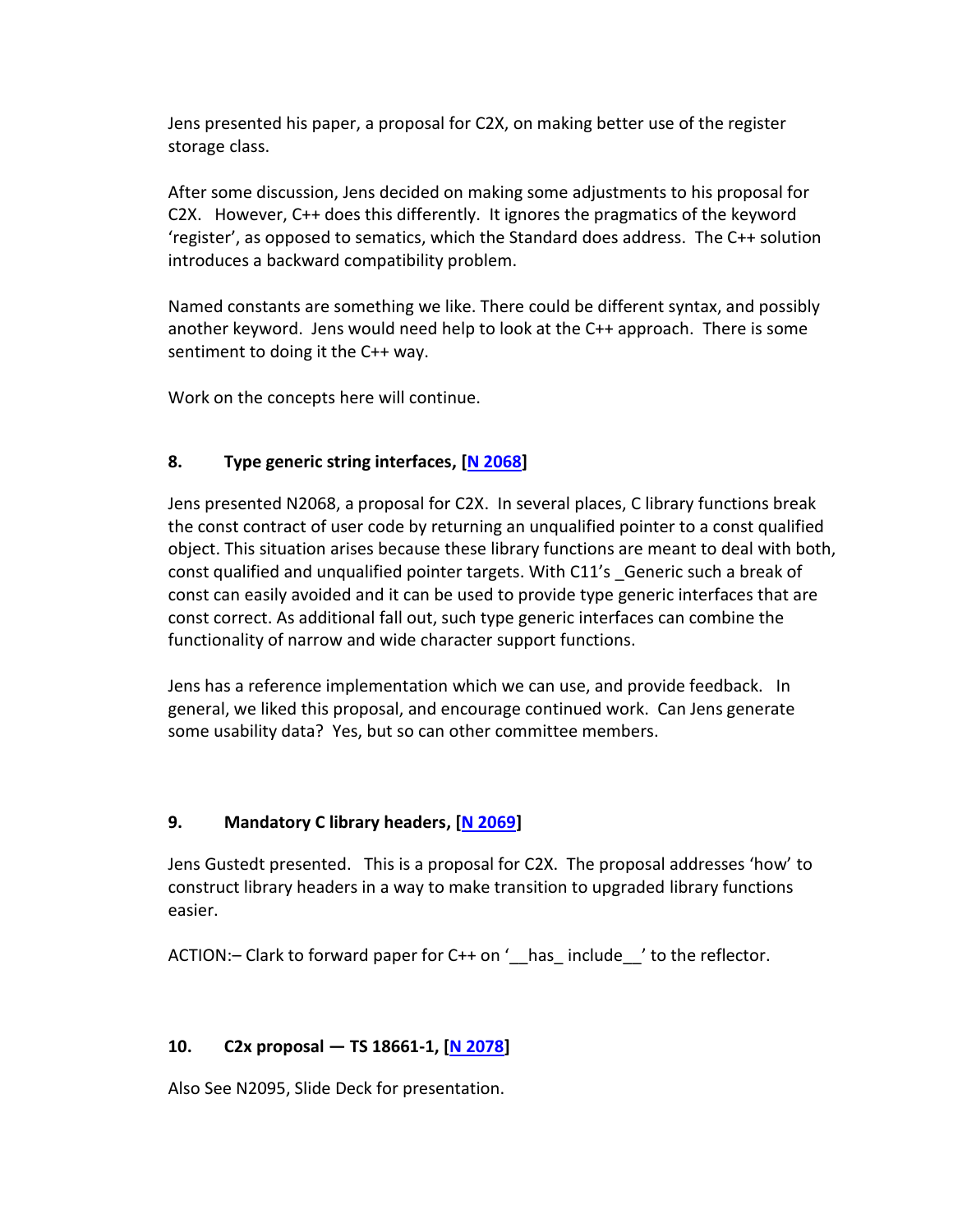Presented by Rajan. The work on Part 1 was initially based on the original TR done several years ago. Slide deck is included in our papers. Some question on exactly what is 'required' for conformance. Binary, decimal or both. C11 does not have signaling NaNs, just NaNs. The use of an SNAN does not mean a trap is taken. Signal, in IEEE, is a synonym for 'raise' in C.

## **11. C2x proposal, TS 18661-2, [\[N 2079\]](http://www.open-std.org/jtc1/sc22/wg14/www/docs/n2079.pdf)**

Proposal for Decimal Floating Point, presented by Rajan. Requires Part 1 to be implemented.

## **12. Array sections for C, [\[N 2081\]](http://www.open-std.org/jtc1/sc22/wg14/www/docs/n2081.htm)**

Clark Nelson presented. This really comes from FORTRAN. There are a couple of new sections, but in general it's old. The paper also applies to C++. This paper is report from the CPLEX group.

### **13. Clarifying Unspecified Values, [\[N 2089\]](http://www.open-std.org/jtc1/sc22/wg14/www/docs/n2089.htm)**

Peter Sewell presented. This is material targeting C2X.

## **14. Clarifying Pointer Provenance, [\[N 2090\]](http://www.open-std.org/jtc1/sc22/wg14/www/docs/n2090.htm)**

Peter Sewell presented. This proposal is for consideration for C2X The basic idea is to associate a provenance with every pointer value, essentially identifying the original allocation the pointer is derived from. This is for the "C abstract machine" as defined in the standard: compilers might rely on provenance in their alias analysis and optimisation, but one would not expect normal implementations to record or manipulate provenance at runtime (though dynamic or static analysis tools might). Accordingly, provenances do not have any representation.

What is the practical value of adding this work into the Standard? Eliminate a lot of existing confusion. But, really? Blaine believes the approach here is more mathematical and there is a practical benefit to compiler implementers. Clark believes we need ways to write portable programs, but does not see the approach here as beneficial.

Would this proposal of this kind be consistent with what a compiler is doing? Maybe. How far does the provenance of the pointer go, where does it end?

Where to go next. Reflector, subgroup? Start on the main reflector with discussion ? Yes – main reflector.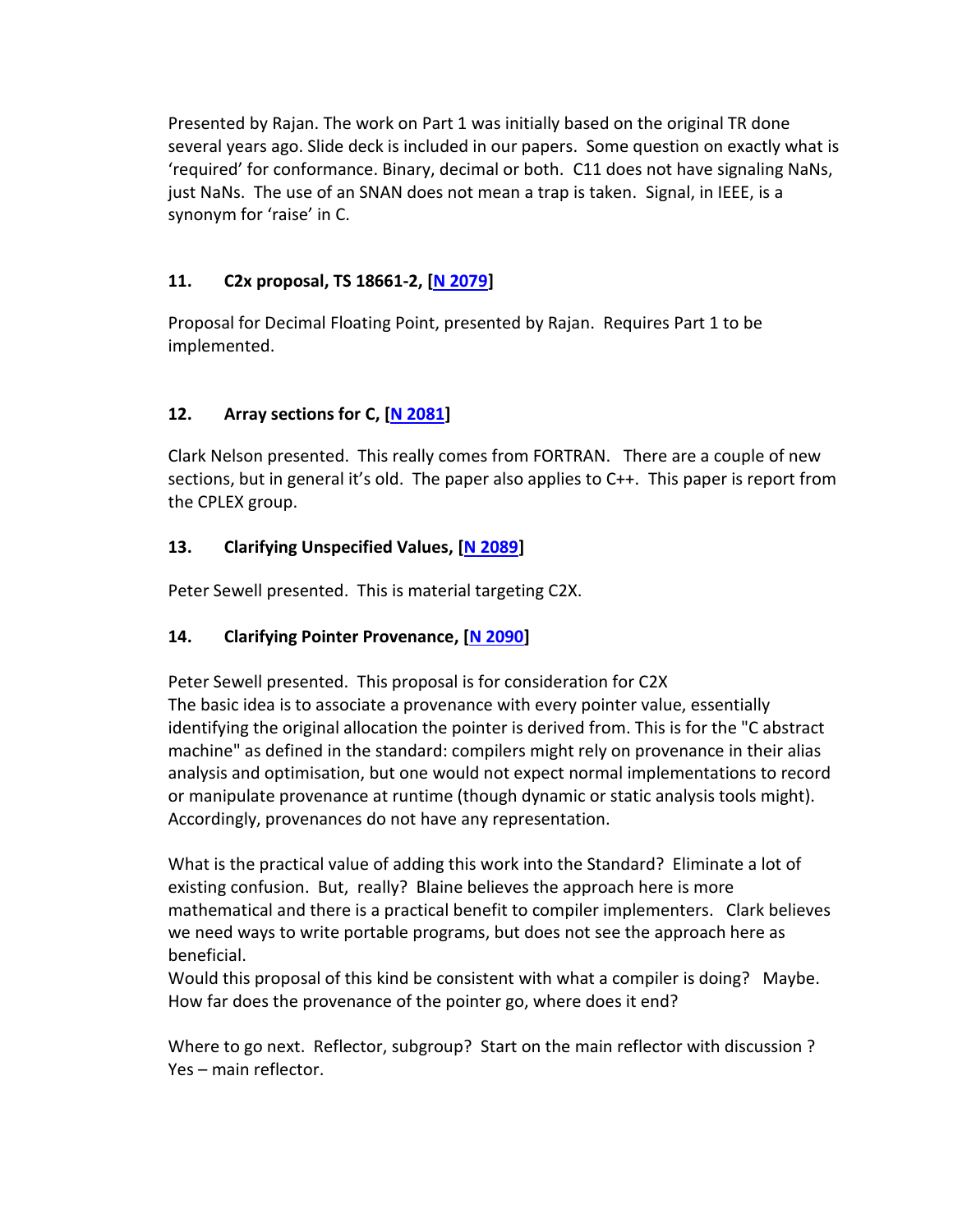### **7. Defect Reports**

#### **7.1 Discussion on the Defect Report Process**

Changes to the process. Assign DRs to small groups of one or more for review and discussion tomorrow. There's a problem with everyone being 'ready' to discuss DRs. People have not done their homework. Have the Committee review the work of the tech leads for DRs.

### **7.2 ISO/IEC 9899:2011 Defect Reports, [N2059](http://www.open-std.org/jtc1/sc22/wg14/www/docs/n2059.htm)**

DR 460 reopened. See [N2072.](http://www.open-std.org/jtc1/sc22/wg14/www/docs/n2072.htm) Larry would like to separate the two concepts. Separate alignment and size. Clark says N2072 will not break C++. Larry: is zero a valid size or not. Do we want to do that. It is implementation defined in C11 to be either 0 as valid input, or it is an error. Adopting N2072 may be inappropriate as it could change existing behavior in the field.

### **7.2.1 Prior DRs in REVIEW Status Ready to CLOSE**

- DR 409 Moved to CLOSED
- DR 427 Moved to CLOSED
- DR 439 w/o point D Moved to CLOSED
- DR 453 Moved to CLOSED
- DR 465 Moved to CLOSED
- DR 475 Moved to CLOSED
- DR 477 Moved to CLOSED
- DR 478 Moved to CLOSED
- DR 483 Moved to CLOSED PCR
- DR 484 Moved to CLOSED PCR
- DR 486 Moved to OPEN, Suggested TC, [N2064.](http://www.open-std.org/jtc1/sc22/wg14/www/docs/n2064.htm)

Jens presented N2064, the minimal things to clarify in the Standard. Can we editorially check the paragraph numbers? There are changes to the STC, this will be targeted to C2X. Can atomic fetch add be used with a pointer? Not clear. Are atomic operations on pointers well specified in the language? Blaine thinks they are. Martin believe that operations on pointers are OK, since they came from C++ which allows it. Clark: We deleted atomic address type, but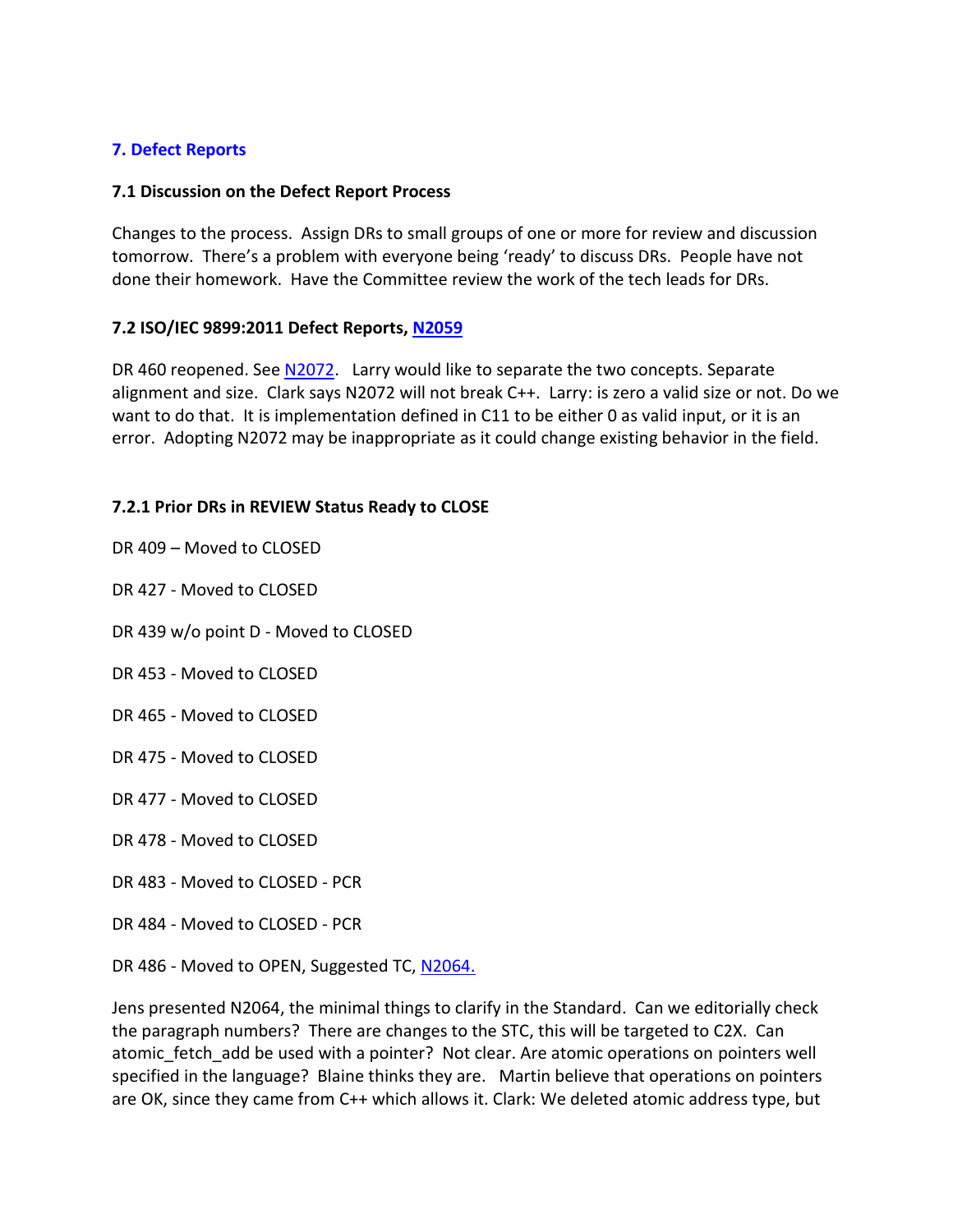did not delete the remaining items associated with that. 7.17 seems to have two uses of the word 'address' that should be deleted.

7.17.7.5;p3, deletes undefined behavior reference, Douglas wants it to remain. Wording as is. 7.17.7.5;p5, Douglas does not think a change is needed. Leave as is. Still to be resolved.

### **7.2.2 Prior DRs in OPEN Status**

## **DR 444 [N2028](file:///C:/PERENNIAL/Standards%20Groups/PL22.11/Meetings/2016_10_Pittsburgh/docs/n2028.htm)**, **2016/03/21 Nelson, Resolving DR444**

PTC exists.

Martin – alignment specifier, C++ has an extension that C does not. The type specifier is not allowed in C. We'll go with the PTC, as we have discussed this in the past. If we want to be compatible with C++, another DR can be written or proposed. Straw Poll: Move to REVIEW? 11-1-5 Moved to REVIEW

**DR 467**  Moved to REVIEW

### **DR 469**

Several DRs tied into a need for a rewrite. No resolution is in sight. DR 479, 480, 493. This work is slated for C2X.

Proposed Committee Response: "This will be addressed in a future revision of the C Standard." A number of people are not comfortable with that approach. Leave OPEN

**DR 473**  Moved to REVIEW

**DR 476** - **volatile** semantics for lvalues [**[N1956](http://www.open-std.org/jtc1/sc22/wg14/www/docs/n1956.htm)**], (Sebor) Skipped

**DR 479** Slated for C2X Leave OPEN

**DR 480** Proposed TC exists. Moved to REVIEW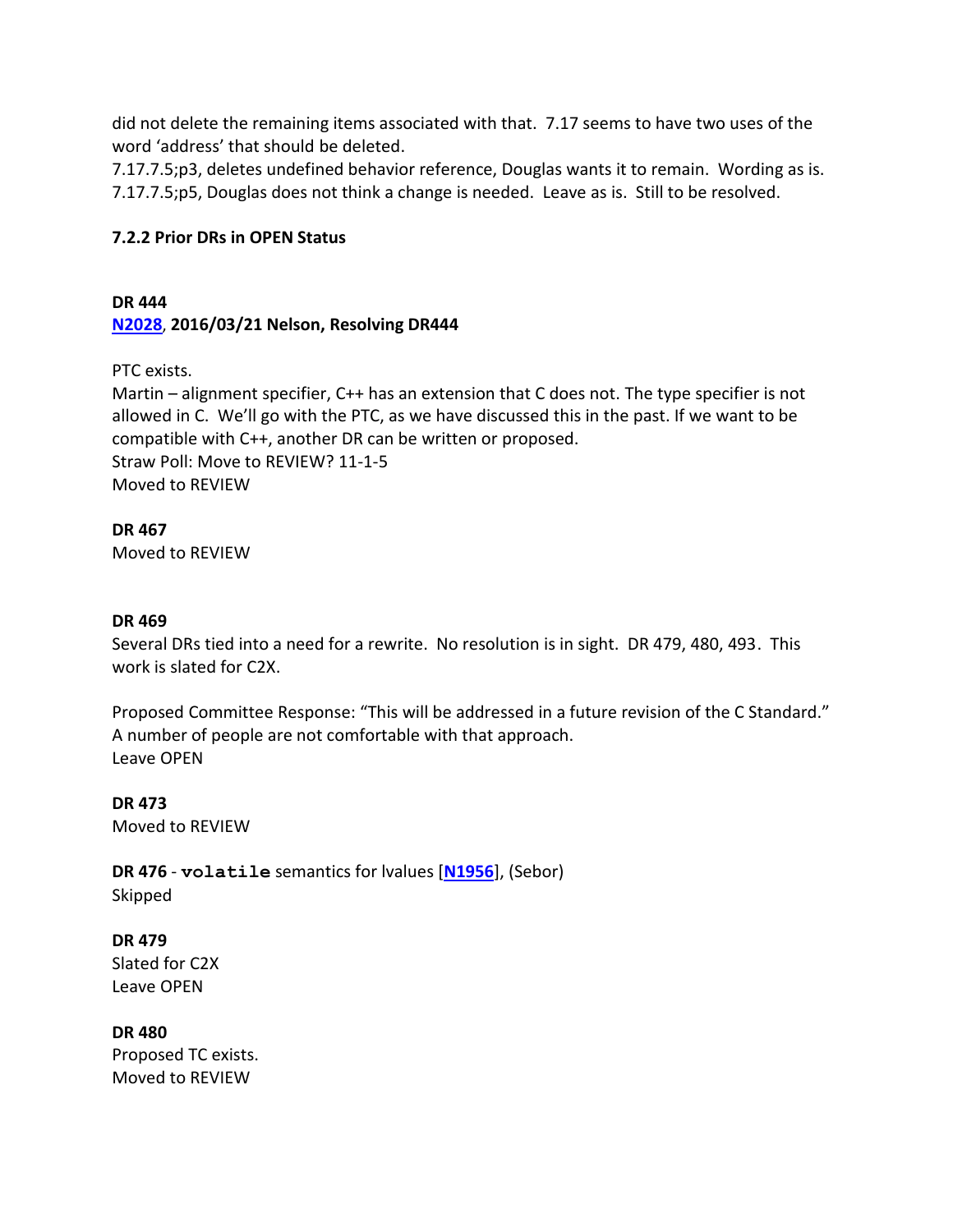**DR 481** PTC Exists Moved to REVIEW

**DR 482** Moved to REVIEW

**DR 485**

PTC does not exist. ACTION: Clark to review, and write up input for DR 485 – DONE

Suggested TC for DR 485 – SC22WG14.14484, Clark Nelson

The Synopsis for ATOMIC\_VAR\_INIT currently reads:

#include <stdatomic.h> #define ATOMIC\_VAR\_INIT(C value)

I suggest that it should instead read:

#include <stdatomic.h> #define ATOMIC\_VAR\_INIT(...)  $A x = ATOMIC$  VAR INIT(y);

The first sentence of paragraph 2 should be changed to:

The ATOMIC VAR INIT macro expands to a token sequence suitable as an initializer for an atomic object of type A. Its argument shall be a token sequence suitable as an initializer for an object of the corresponding non-atomic type C.

Leave OPEN

**DR 487** Formatting error, PTC is listed as a STC Moved to REVIEW ACTION:– Blaine to correct editing error on DR 487

## **DR 488 [N2040](http://www.open-std.org/jtc1/sc22/wg14/www/docs/n2040.htm)**, **Krause, Suggested Technical Corrigendum for DR 488**

Change 7.28.1.2#3-4 from:

If s is not a null pointer, the c16rtomb function determines the number of bytes needed to represent the multibyte character that corresponds to the wide character given by c16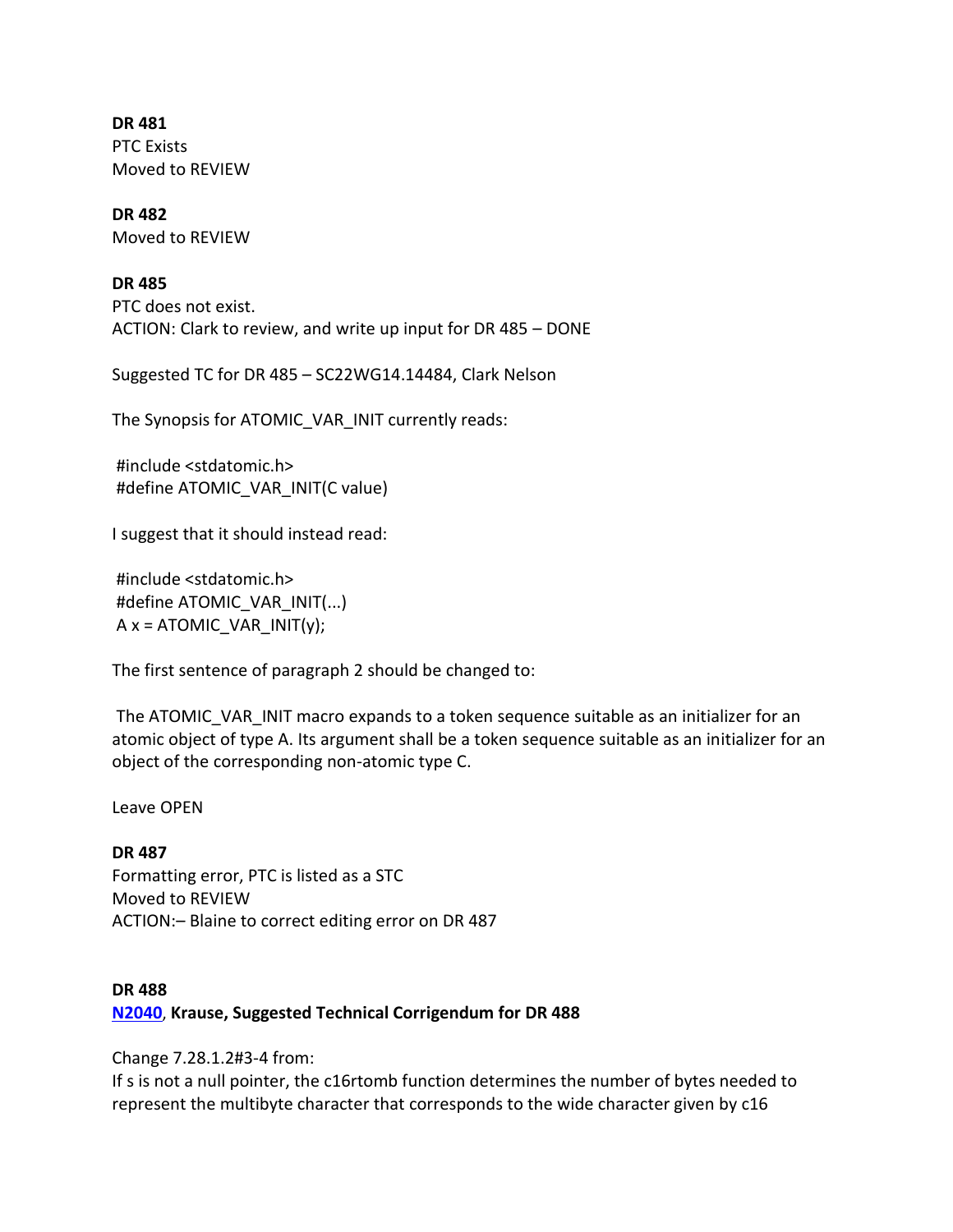(including any shift sequences), and stores the multibyte character representation in the array whose first element is pointed to by s. At most MB\_CUR\_MAX bytes are stored. If c16 is a null wide character, a null byte is stored, preceded by any shift sequence needed to restore the initial shift state; the resulting state described is the initial conversion state. The c16rtomb function returns the number of bytes stored in the array object (including any shift sequences). When c16 is not a valid wide character, an encoding error occurs: the function stores the value of the macro EILSEQ in errno and returns (size t)(-1); the conversion state is unspecified.

To:

If s is not a null pointer, and c16 completes a sequence of char16\_t corresponding to a valid multibyte character, the c16rtomb function determines the number of bytes needed to represent the multibyte character (including any shift sequences), and stores the multibyte character representation in the array whose first element is pointed to by s. At most MB CUR MAX bytes are stored. If the multibyte character is a null character, a null byte is stored, preceded by any shift sequence needed to restore the initial shift state; the resulting state described is the initial conversion state.

The c16rtomb function returns the number of bytes stored in the array object (including any shift sequences). If c16 does not contribute to a sequence of char16 t corresponding to a valid multibyte character an encoding error occurs: the function stores the value of the macro EILSEQ in errno and returns (size  $t$ )(-1); the conversion state is unspecified.

The above is a STC, no PTC exists. The STC does not reference issues raised about the first call, linking the first call to the surrogate pair to the second. It's incomplete.

Words submitted by Rajan:

Change 7.28.1.2#3 as follows:

"... the wide character given by c16 ..." -> "... the wide character given or completed by c16 ..."

"... pointed to by s. ..." -> "... pointed to by s, or stores nothing if c16 does not represent a complete character."

No change needed in 7.28.1.2#4 due to the "or stores nothing" implying returning 0.

Leave OPEN

**DR 489** *October - Pittsburgh* PCR Improvement proposal, [N2085](http://www.open-std.org/jtc1/sc22/wg14/www/docs/n2085.htm), Tydeman

I believe the existing Proposed Committee Response (PCR) in DR 489: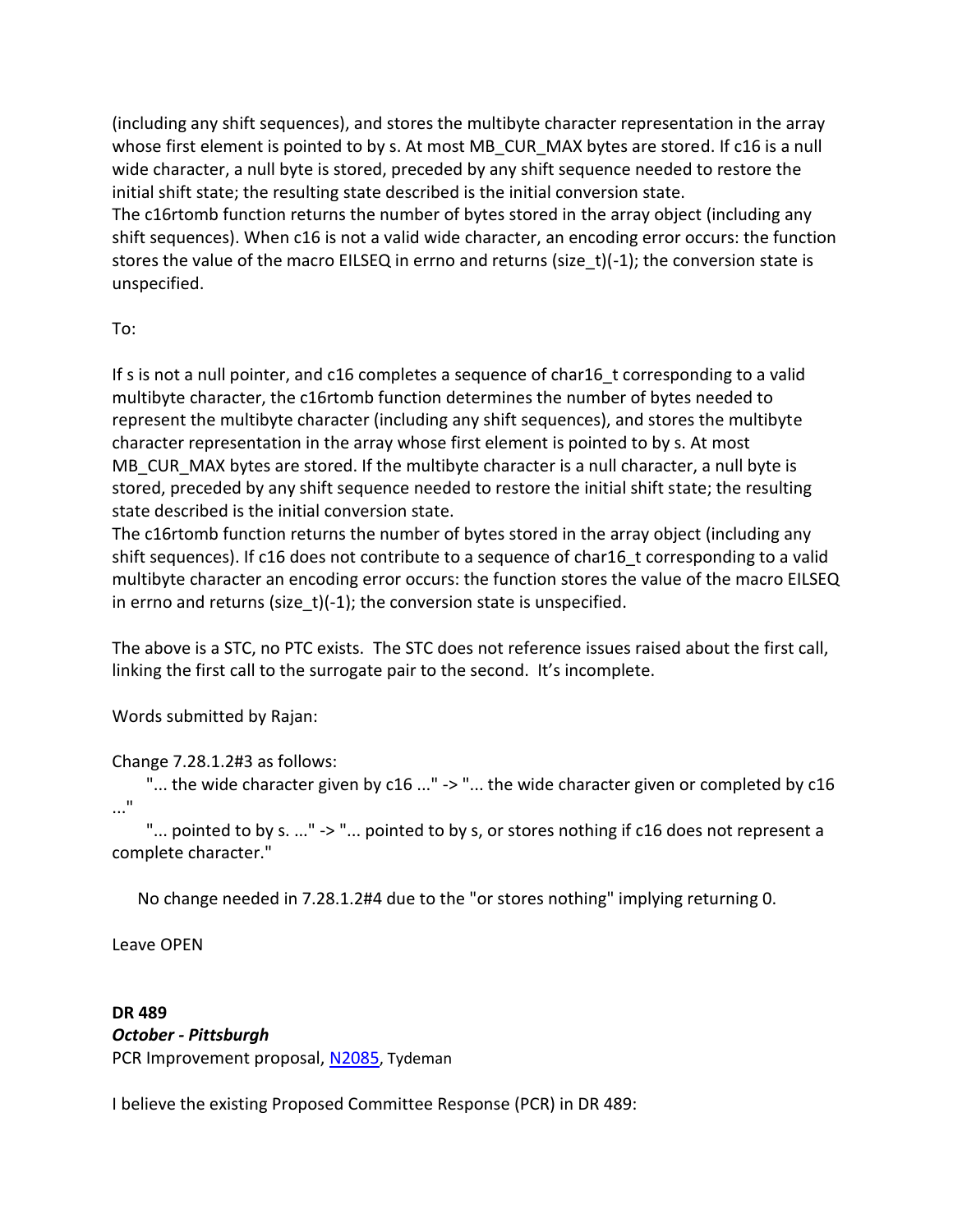Extending integer constant expressions could be considered for the next revision of the standard. To the question, unevaluated operands of integer constant expressions must adhere to the constraints of 6.6.

The wording would be clearer if it were replaced with:

Extending integer constant expressions could be considered for the next revision of the standard.

## *While the 'except' clause in 6.6#3 applies to the general constant expression, it does not apply to integer constant expressions. (added sentence)*

To the question, unevaluated operands of integer constant expressions must adhere to the requirements of 6.6#6.

The added sentence is not viewed as an improvement by the Committee.

Moved to REVIEW.

**DR 490** Moved to REVIEW

**DR 491** Moved to REVIEW

**DR 492** Moved to REVIEW

#### **DR 493**

ACTION: DR 493 Blaine to correct statement regarding mtx\_t issues. They are NOT implementation defined, but 'not specified'.

Leave OPEN

**DR 494** [N2027](file:///C:/PERENNIAL/Standards%20Groups/PL22.11/Meetings/2016_10_Pittsburgh/docs/n2027.htm), Nelson, Concerning Point D of DR 439

ACTION: Clark will add words to DR 494. Leave OPEN

#### **DR 495**

[N2027](file:///C:/PERENNIAL/Standards%20Groups/PL22.11/Meetings/2016_10_Pittsburgh/docs/n2027.htm), 2016/03/21 Nelson, Concerning Point D of DR 439

Needs more work. Leave OPEN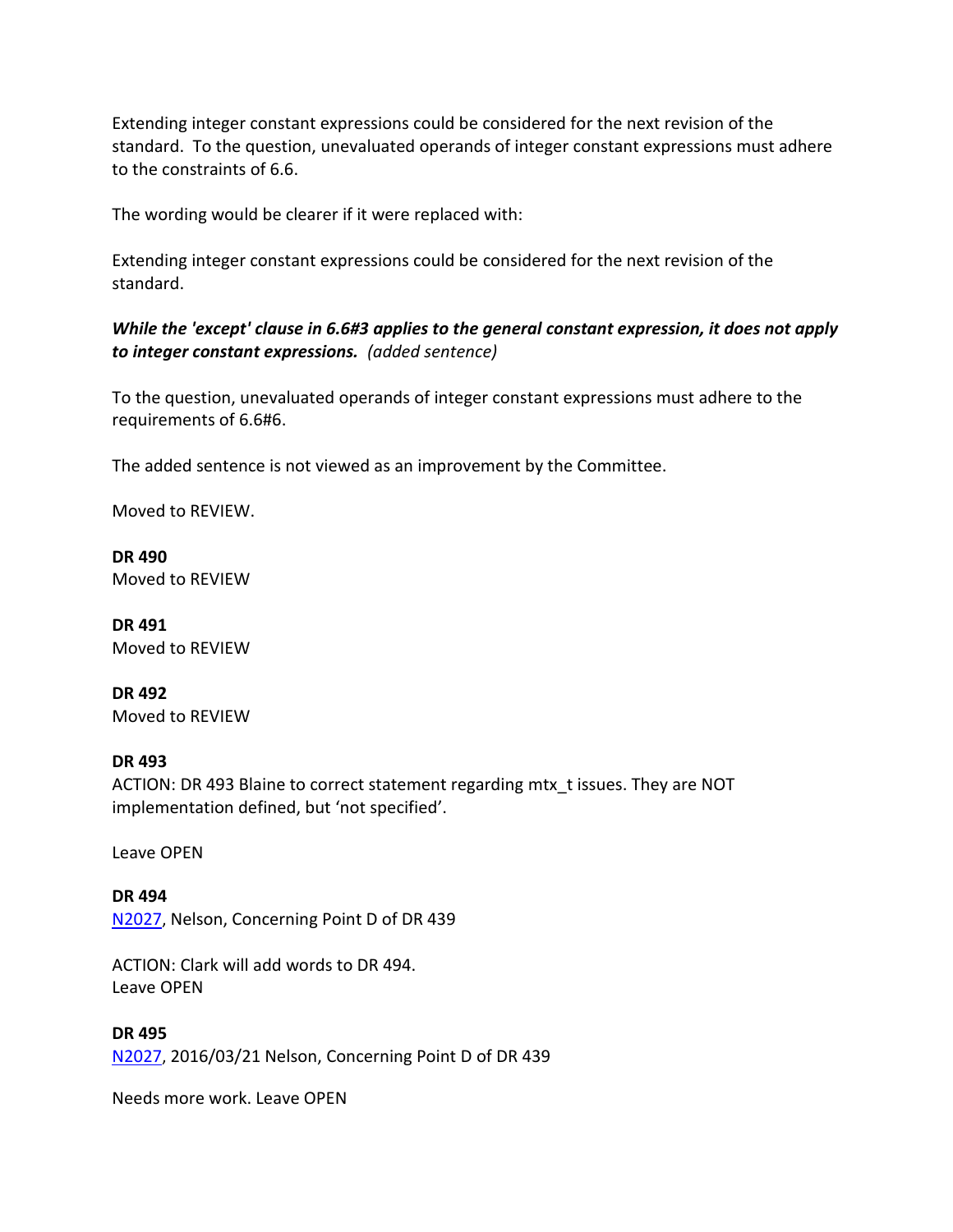#### **DR 496**

No STC exists. Martin believes a number of the points here do need clarification. Some have misinterpreted the words that exist.

ACTION: Blaine to write up additional words for DR 496.

Leave OPEN

### **DR 497**

*[N2032](http://www.open-std.org/jtc1/sc22/wg14/www/docs/n2032.htm)*, *Whitespace Character* Submitted by Fred Tydeman. What is the real definition of 'white-space character' ? Disagree with #1 STC, like 2 & 4. We are not sure about #3. ACTION: Rajan will write up a Committee Discussion on DR 497 Leave OPEN

#### **DR 498**

*[N2037,](http://www.open-std.org/jtc1/sc22/wg14/www/docs/n2037.htm) mblen, mbtowc, wctomb thread-safety*

The functions mblen(), mbtowc() and wctomb() need not keep the internal state if the encoding is not state-dependent. These functions are not thread safe.

ACTION:– Martin to write up as a PCR saying these functions are not intended to e thread safe. Leave OPEN

#### **DR 499**

*[N2038,](http://www.open-std.org/jtc1/sc22/wg14/www/docs/n2038.htm) Anonymous structure in union behavior* Should be non-overlapping. B1 thru B4 should not overlap. Need to add 'for what purpose' to 'are considered'.

See also: N2080, DR 502

ACTION: Clark will draft 'something' on DR 499 and post it to the reflector.

Leave OPEN

### **7.2.3 New DRs – OPEN Status**

#### **DR 500 – [N2077](http://www.open-std.org/JTC1/SC22/WG14/www/docs/n2077.pdf)**

DDR #1 Suggested TC exists. Adopt Suggested TC as Proposed TC

Jim Thomas: Current text is ambiguous. Might be read to imply unary operators must widen. That is not the intention. Doing that would be incompatible with 60559. Widening can cause signaling NaNs to be triggered and representations to be canonicalized. x = SNAN can signal if assignment is implemented as convertFormat. Format conversion can be convertFormat or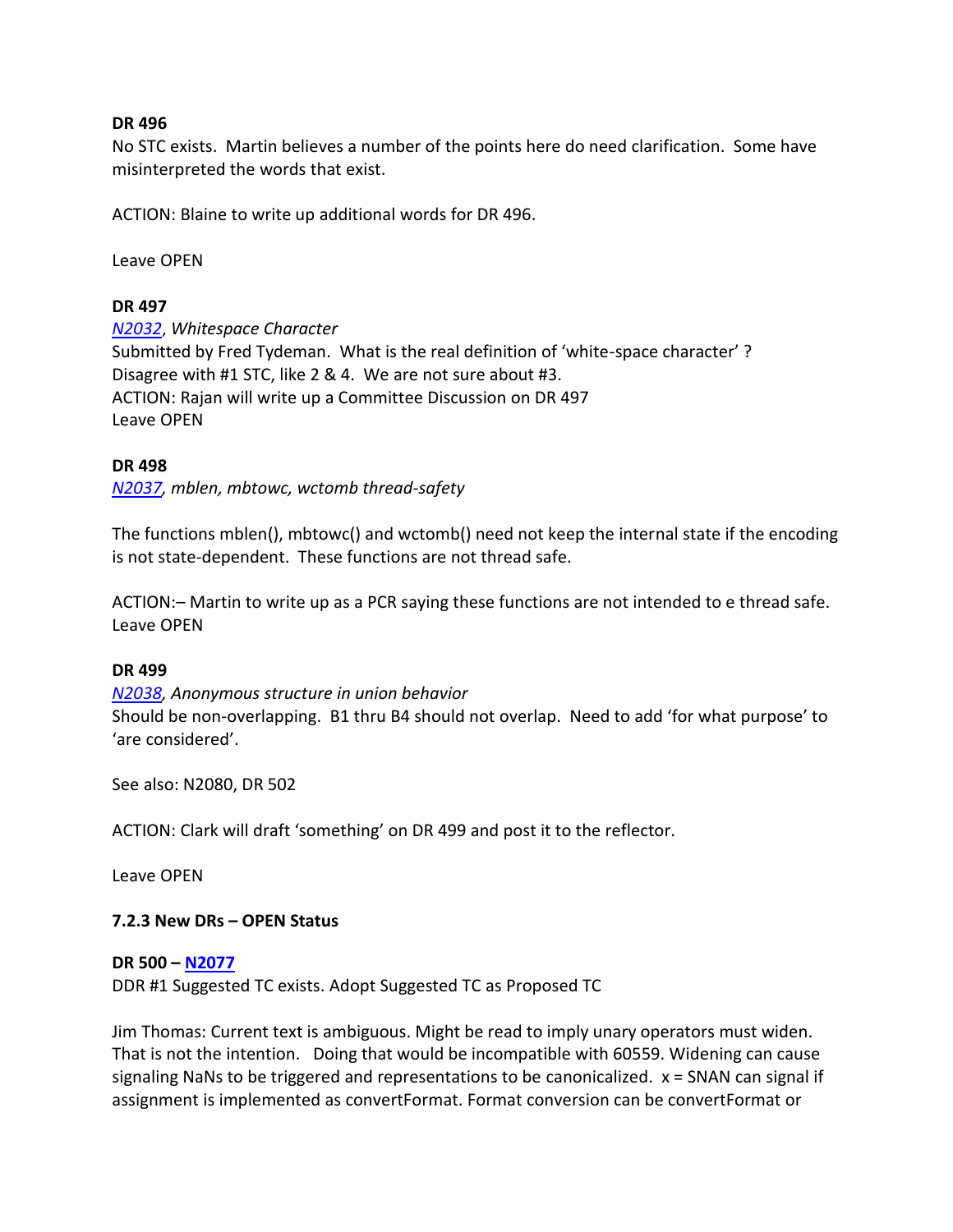copy but it doesn't have to signal because SNAN is widened before the conversion. Does any implementation widen unary operators?

Leave OPEN

#### **DR 501 – [N2077](http://www.open-std.org/JTC1/SC22/WG14/www/docs/n2077.pdf)**

DDR #2 Suggested TC exists. Adopt Suggested TC as Proposed TC

This could use some examples. Asked CFP to provide one or several.

ACTION:– Rajan to provide an example for DR 501

Leave OPEN

**DR 502 -** Flexible array member in an anonymous struct [\[N 2080\]](http://www.open-std.org/jtc1/sc22/wg14/www/docs/n2080.htm)

Martin Sebor presented N2080. Clark thinks his clarification on N2038 may also resolve DR 502.

Leave OPEN

**DR 503 -** Hexadecimal floating-point and strtod [\[N 2082\]](http://www.open-std.org/jtc1/sc22/wg14/www/docs/n2082.htm)

Larry wrote some input for this as a proposed PCR.

Leave OPEN

### **7.3 TS 17961:2013 Defect Reports [N2060](http://www.open-std.org/jtc1/sc22/wg14/www/docs/n2060.htm)**

**DR 2 – OPEN**  PTC exists Moved to REVIEW

### **7.4 TS 18661 Defect Reports [N2061](http://www.open-std.org/jtc1/sc22/wg14/www/docs/n2061.htm)**

*TS 18662-1 DR 1, 7.4.1 Typos – 2 C 7.6.1a#4 - function should be 'function' C7.6.24a#3 – fetestexcept should be fettestexceptflag*

DR 1 Moved to Review DR 2 Moved to Review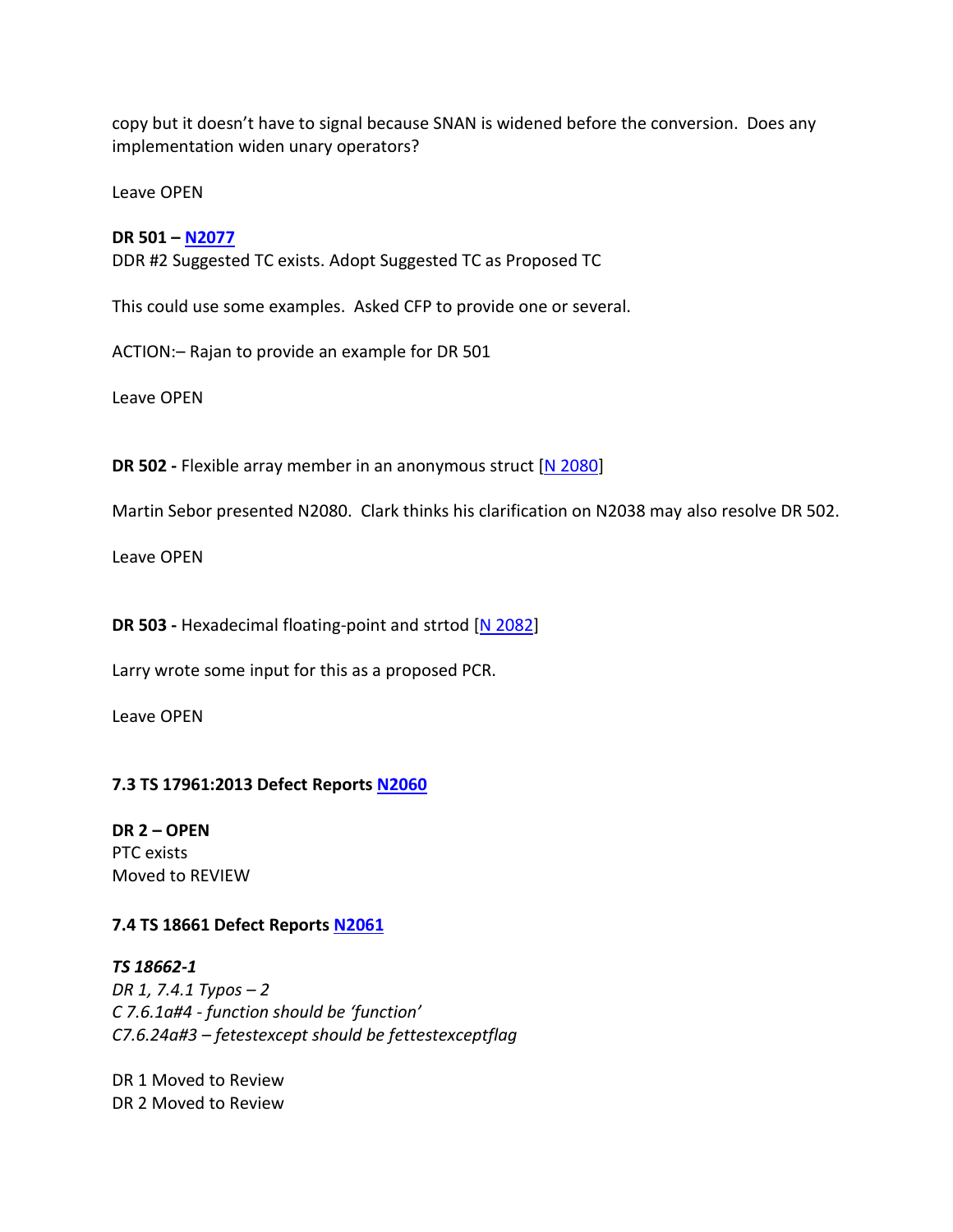DR 3 Moved to Review DR 4 Moved to Review

*TS 18662-2 DR 1 – Typos – not a DR, editorial*

*TS 18662-3 Typos – not a DR, editorial DR 1 - Error in function name. 'scoshdNx' should be 'coshdNx'. editorial.*

### **8. Other Business**

### **8.1 Review/discuss strategy for document development and maintenance**

- 1. ISO/IEC 9899:2011 The C Standard
	- 1. Updated C2X Charter [N 2086](http://www.open-std.org/jtc1/sc22/wg14/www/docs/n2086.htm)
- 2. TS 17961:2013+Cor 1:2016 C Secure Coding Rules

ACTION:– Robert Secord to write up a schedule for future action with TS 17961.

3. TS 18661 Parts  $1-5$  - Floating-point

Systematic Review for TS's is 3 years.

4. TS 21938-1 and future Parts — Parallelism

CPLEX TR. We have Part 1 in SC22 Ballot right now. We have six National Bodies willing to participate in the work. Part 2 is somewhat open in terms of exactly where and how to proceed. Array Sections and Vector Loops which could blur the lines. Blaine spoke to other forms of implementations that he can demonstrate at the next meeting, and go beyond the scope of CPLEX. Keld is looking for support for POSIX, and pthreads. Rajan proposed a documentation approach similar to that followed by CFP. We need a title for each part that corresponds to the material contained therein. For example, a part that covers thread safe locales. The title for Part 1 is Thread Based Parallelism, which may or may not be a problem. C11 makes threads optional. Rajan sees locales outside the scope of CPLEX. Part 2 should be specific to vector 'stuff', and maybe a separate document to implement array sections with array threading. Tom disagrees, but sees C2x as a way to rethink. David would like to see array sections come out 'in some form'.

5. Thread Safe Libraries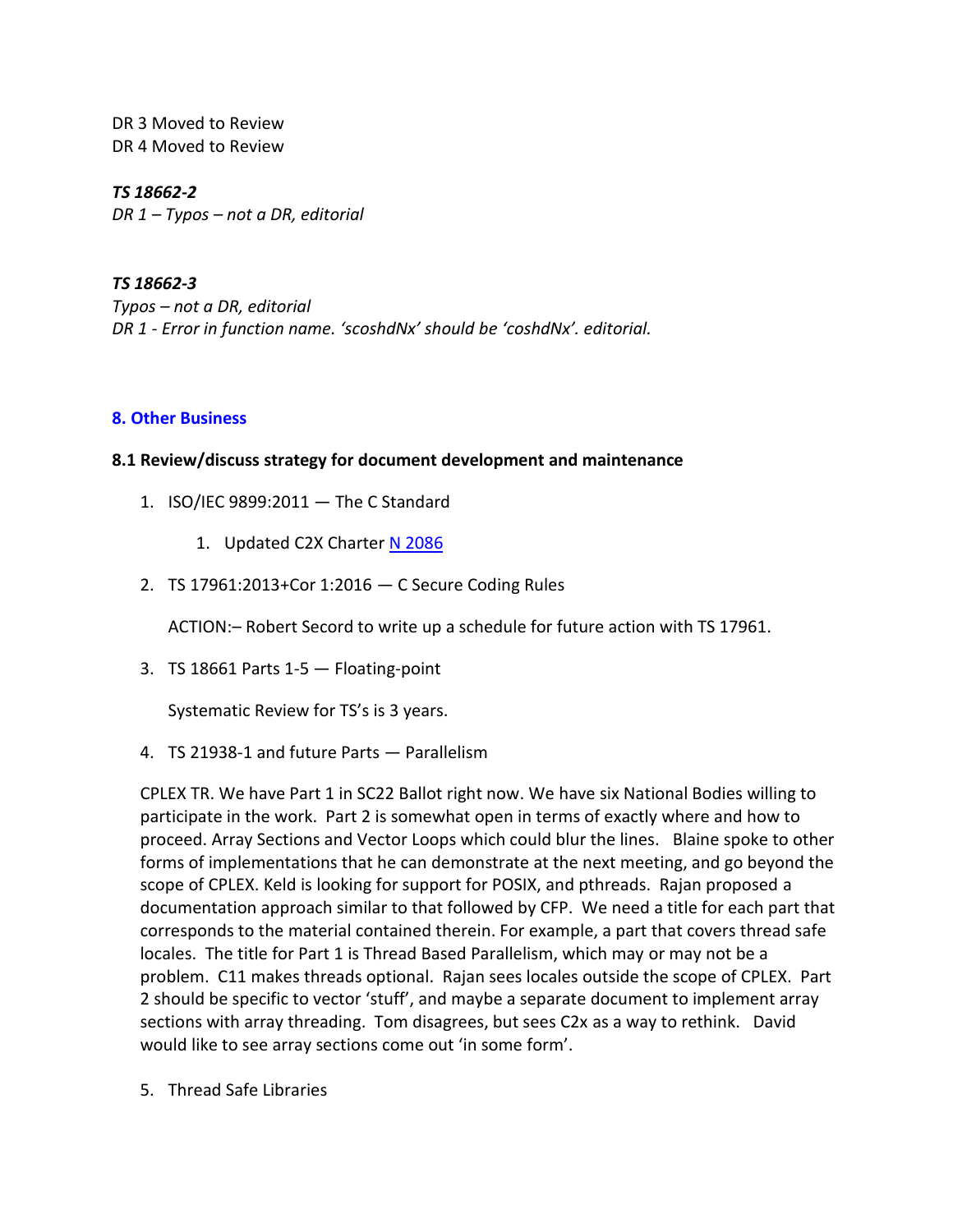David looking for a list of those willing to work on Thread Safe Libraries. Keld, David, Blaine, Martin. Future work – TBD.

### **9. Resolutions and Decisions Reached**

### **9.1 Review of Decisions Reached**

None

### **9.2 Review of Action Items**

**Old**

ACTION: Blaine to reconcile N2019 and N2026 for DR 469.

### **New**

ACTION: Convener to add discussion of 'P' docs to agenda for Markham. ACTION: Convener to get final published version of C11 ACTION: Convener to add N2043 to SD 3 ACTION: Convener to add N2017 to SD 3 ACTION: Convener to add N2074 to SD 3 ACTION: Convener to add N2089 to SD 3 ACTION: Convener to add N2090 to SD 3 ACTION: Convener to add N2091 to SD 3. ACTION: Convener to add N2049 to SD 3. ACTION: Convener to Add N2050 to SD 3. ACTION: Convener to add nodiscard attribute to SD3 (N2051, or follow-on papers.) ACTION: Convener to add fallthrough attribute to SD3 (N2052, or follow-on papers.) ACTION: Convener to add maybe unused attribute to SD3 (N2053, or follow-on papers.) ACTION: Clark to forward paper for C++ on '\_\_has\_ include\_\_' to the reflector. ACTION: Clark to review, and write up input for DR 485 ACTION: Blaine to correct editing error on DR 487 ACTION: DR 493 Blaine to correct statement regarding mtx\_t issues. They are NOT implementation defined, but 'not specified'. ACTION: Clark will add words to DR 494. ACTION: Blaine to write up additional words for DR 496. ACTION: Clark will draft 'something' on DR 499 and post it to the reflector. ACTION: Rajan to provide an example for DR 501 ACTION: Rajan will write up a Committee Discussion on DR 497 ACTION: Robert Secord to write up a schedule for future action with TS 17961.

ACTION: Blaine to write up a compendium report for DRs.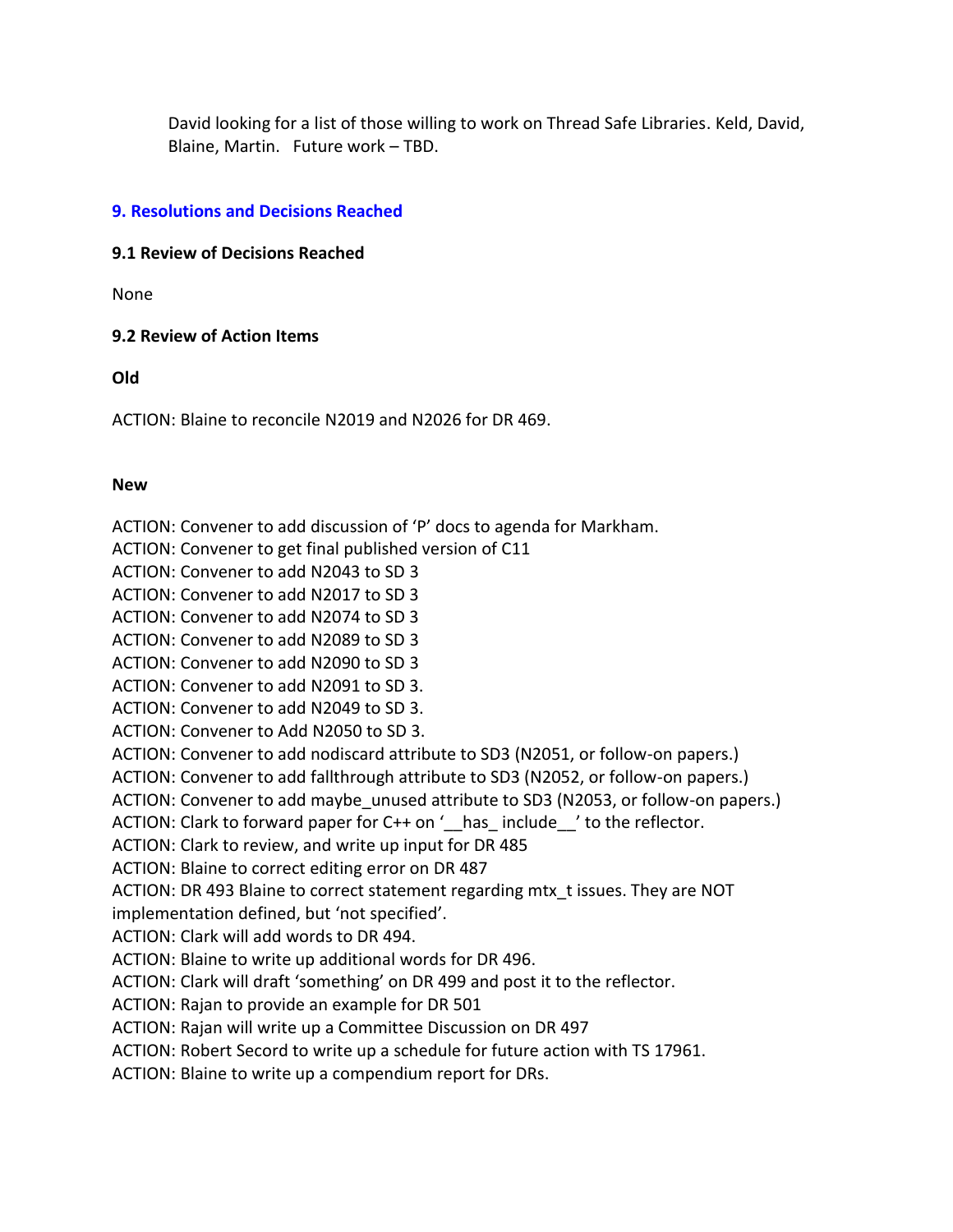## **10. Thanks to Host**

Special Thanks to CERT for the meeting facilities, great food and weather.

## **11. Adjournment**

Meeting adjourned October 20, 2016, 3:27 PM (Garst/Parks)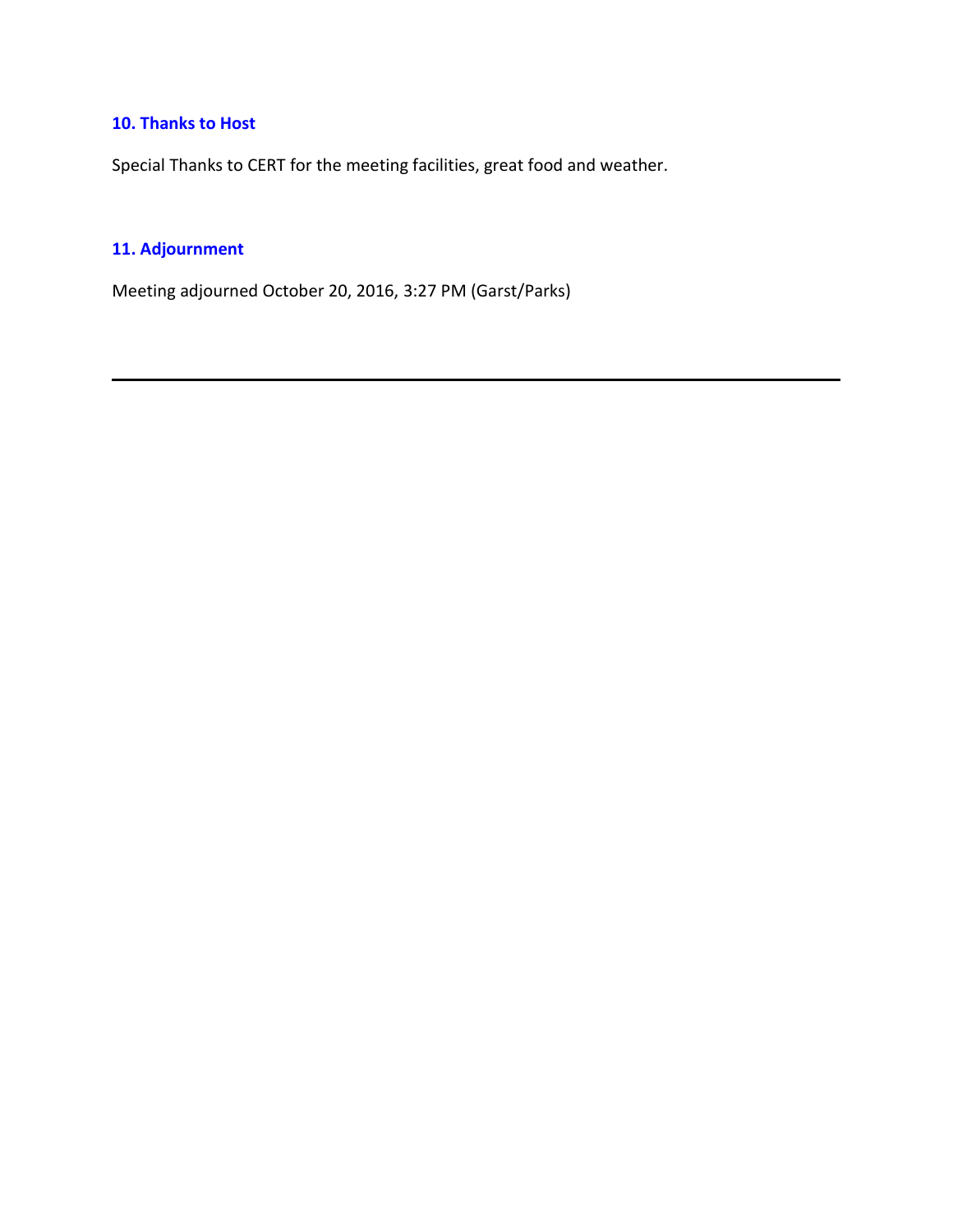# **Minutes (Draft) for the PL22.11/US TAG Meeting**

## **Tuesday October 18, 2016 at 16:00**

| <b>Name</b>           | <b>Organization</b>      | <b>Principal/Alternate</b> | <b>Comments</b>   |
|-----------------------|--------------------------|----------------------------|-------------------|
| David Keaton          | <b>Keaton Consulting</b> | Principal (Prospective)    |                   |
| Daniel Plakosh        | CERT/SEI/CMU             | Principal                  |                   |
| Jens Gustedt          | <b>INRIA - France</b>    |                            |                   |
| Lars Bionnes          | Cisco                    | Principal                  |                   |
| <b>Blaine Garst</b>   | Garst                    | Principal                  |                   |
| Rajan Bhakta          | <b>IBM</b>               | Principal                  |                   |
| <b>Robert Secord</b>  | CERT/SEI/CMU             | Non-voting                 |                   |
| John Parks            | Intel                    | Principal                  | PL22.11 Chair     |
| Clark Nelson          | Intel                    | Alternate                  |                   |
| Clive Pygott          | LDRA                     | Principal                  |                   |
| Douglas Walls         | Oracle                   | Principal                  | PL22.11 IR        |
| <b>Barry Hedquist</b> | Perennial                | Principal                  | PL22.11 Secretary |
| Tom Plum              | Plum Hall, Inc.          | Principal                  |                   |
| Martin Sebor          | <b>Red Hat</b>           | Principal                  |                   |
| Aaron Ballman         | CERT/SEI/CMU             |                            |                   |
| <b>Bill Seymour</b>   | Seymour                  |                            |                   |
| Peter Sewell          | University of Cambridge  |                            |                   |
|                       |                          |                            |                   |

### **1. Approval of Agenda**

Items added: Ballot: Systematic Review, INCITS/ISO/IEC 9899:2011 Items deleted: none

The Agenda was approved by unanimous consent (Ballman/Garst)

### **2. Approval of Previous Minutes (PL22.11-2016-00002)**

The prior meeting minutes for Chiswick, April 2016, were amended for typos, et al, and approved by unanimous consent. (Garst/Keayton)

**3. INCITS [Antitrust Guidelines and Patent Policy](http://www.incits.org/standards-information/legal-info)**

Reviewed the Antitrust Guidelines and Patent Policy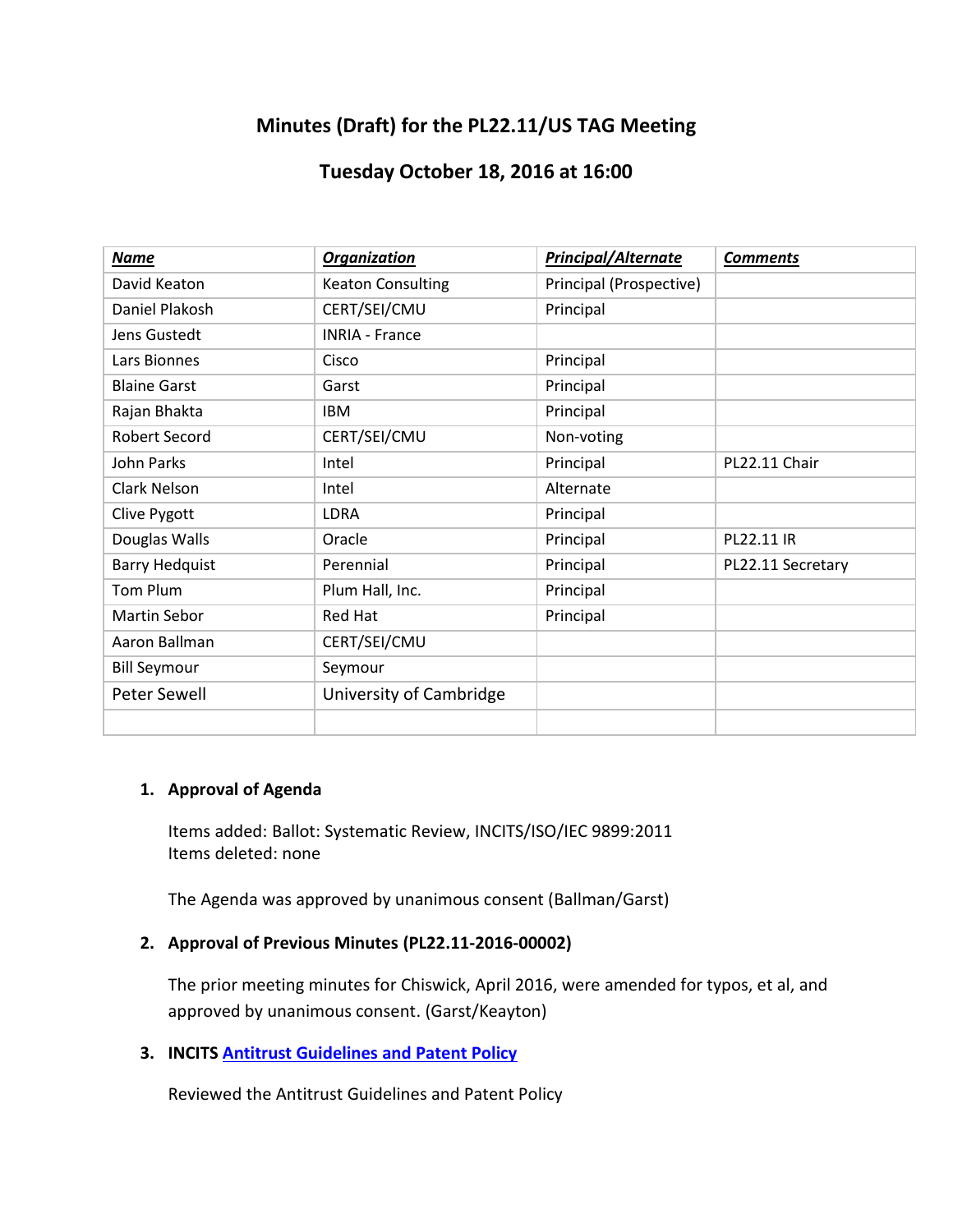### **4. INCITS official designated member/alternate information**

Be sure to let Lynn Berra know of any changes.

### **5. Identification of PL22.11 Voting Members**

- **1. PL22.11 Members Attaining Voting Rights at this Meeting**
- **2. Prospective PL22.11 Members Attending their First Meeting**

Keaton Consulting

#### **6. Members in Jeopardy**

1. **Members in jeopardy due to failure to return Letter Ballots**

none

### **2. Members in jeopardy due to failure to attend Meetings**

1. Members in jeopardy for failure to attend this meeting.

none

- 2. Members who regained voting rights by attending this meeting none
- 3. Members who lost voting rights for failure to attend this meeting none
- **3. Members who previously lost voting rights who are attending this meeting**

none

### **7. Procedures for Forming a US Position**

per normal

### **8. New Business**

### **1. [N2071](file:///C:/PERENNIAL/Standards%20Groups/PL22.11/Meetings/2016_10_Pittsburgh/docs/n2071.pdf), [N2017,](http://www.open-std.org/jtc1/sc22/wg14/www/docs/n2017.pdf) NWIP for CPLEX TS Part 1 (SC22 N5149)**

See Also [PL22.11-2016-00006](https://standards.incits.org/apps/org/workgroup/pl22.11/download.php/80696/PL22.11-2016-00006_US_TAG_Response_ANSI_NWIP_ISO_IEC_NP_TS_21938-1.docx) (Requires Login ID)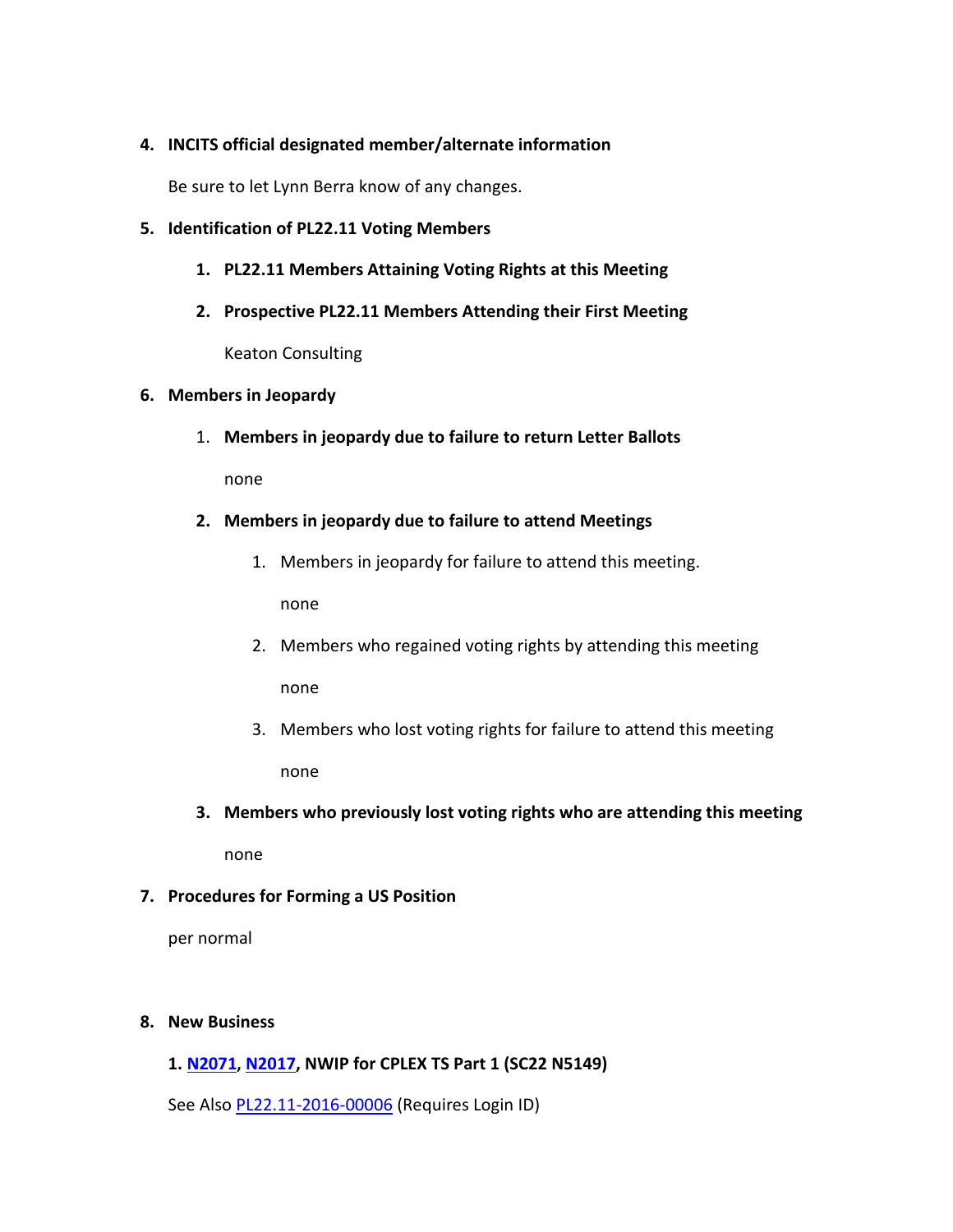Question: Do you approve of the answers provided for the NWIP CPLEX, Part 1, SC22 N5149? (Walls/Garst)

Ballot: Roll Call

CERT/SEI/CMU - YES Cisco - Yes Garst - Yes IBM - YES Intel - YES LDRA - YES Oracle - YES Perennial - YES Plum Hall - YES Red Hat - YES Tydeman Consulting – YES 10 - 0  $-$  0 Passes

### **2. Systematic Review, INCITS/ISO/IEC 9899:2011 (3Ed)**

See Also: [PL22.11-2016-00005](https://standards.incits.org/apps/org/workgroup/pl22.11/download.php/80695/PL22.11-2016-00005_US_TAG_Response_Systematic_Review_ISO_IEC_9899_2011.docx) (Requires Login ID)

QUESTION: Do you approve the ANSI Systematic Review form as presented?

(Ballman/Garst)

BALLOT: Roll Call

| CERT/SEI/CMU - YES              |
|---------------------------------|
| Cisco - YFS                     |
| Garst - YFS                     |
| <b>IBM - YES</b>                |
| Intel - YFS                     |
| I DRA - YFS                     |
| Oracle - YFS                    |
| Perennial - YES                 |
| Plum Hall - YES                 |
| Red Hat - YFS                   |
| <b>Tydeman Consulting - YES</b> |
|                                 |

10-0-0 Passes

#### **9. Next Meeting**